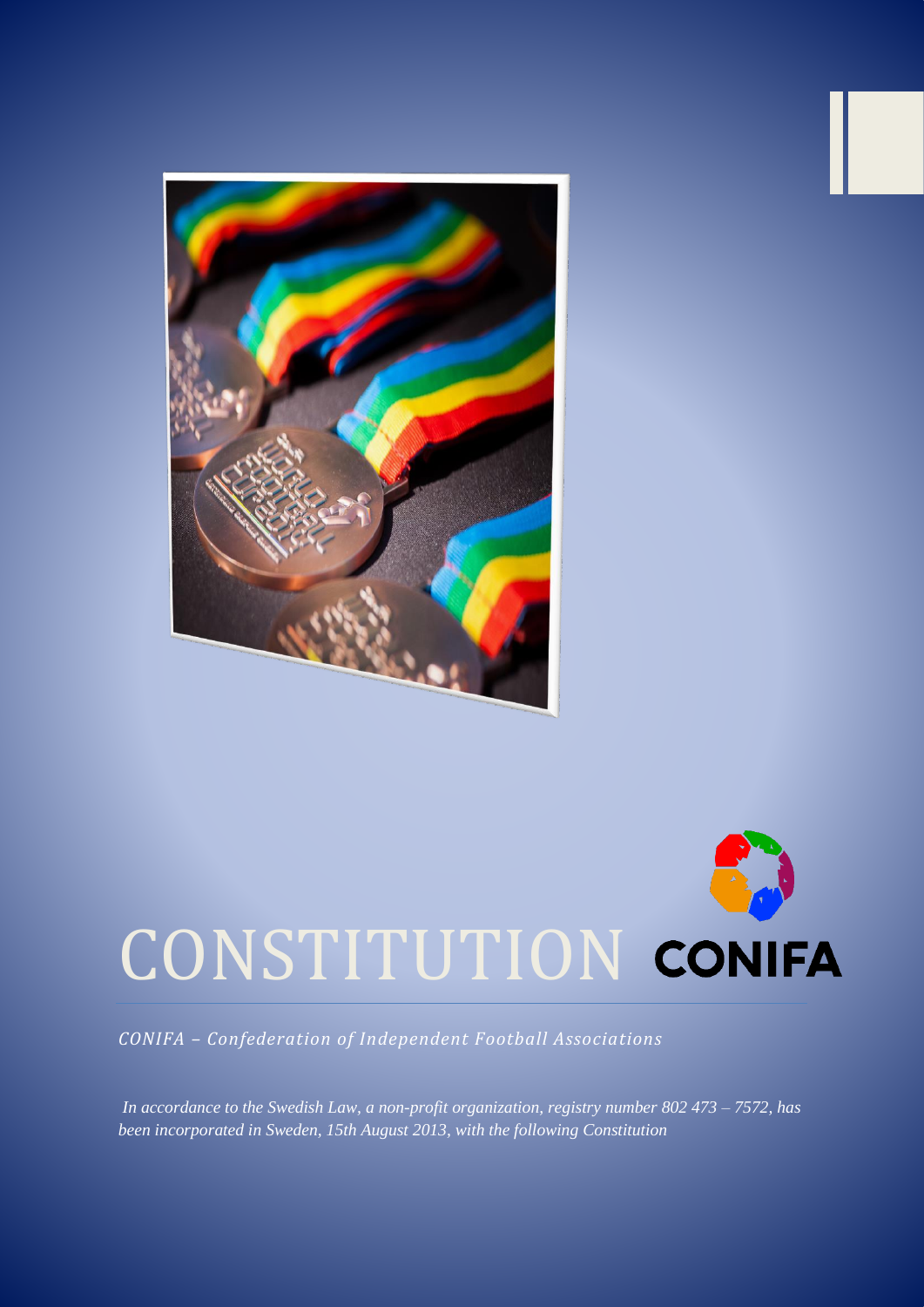# **TOC - Table of Content**

| 2.     |  |  |  |  |
|--------|--|--|--|--|
|        |  |  |  |  |
|        |  |  |  |  |
|        |  |  |  |  |
|        |  |  |  |  |
|        |  |  |  |  |
| 2.1.   |  |  |  |  |
| 2.2.   |  |  |  |  |
| 2.2.2. |  |  |  |  |
| 2.2.3. |  |  |  |  |
| 2.2.4. |  |  |  |  |
| 2.3.   |  |  |  |  |
| 2.3.2. |  |  |  |  |
| 2.3.3. |  |  |  |  |
| 2.3.4. |  |  |  |  |
| 2.4.   |  |  |  |  |
| 2.4.2. |  |  |  |  |
| 2.4.3. |  |  |  |  |
| 2.4.4. |  |  |  |  |
| 2.5.   |  |  |  |  |
| 2.5.1. |  |  |  |  |
| 2.5.2. |  |  |  |  |
|        |  |  |  |  |
| 3.1.   |  |  |  |  |
| 3.2.   |  |  |  |  |
| 3.3.   |  |  |  |  |
| 3.4.   |  |  |  |  |
| 3.5.   |  |  |  |  |
| 3.6.   |  |  |  |  |
| 3.7.   |  |  |  |  |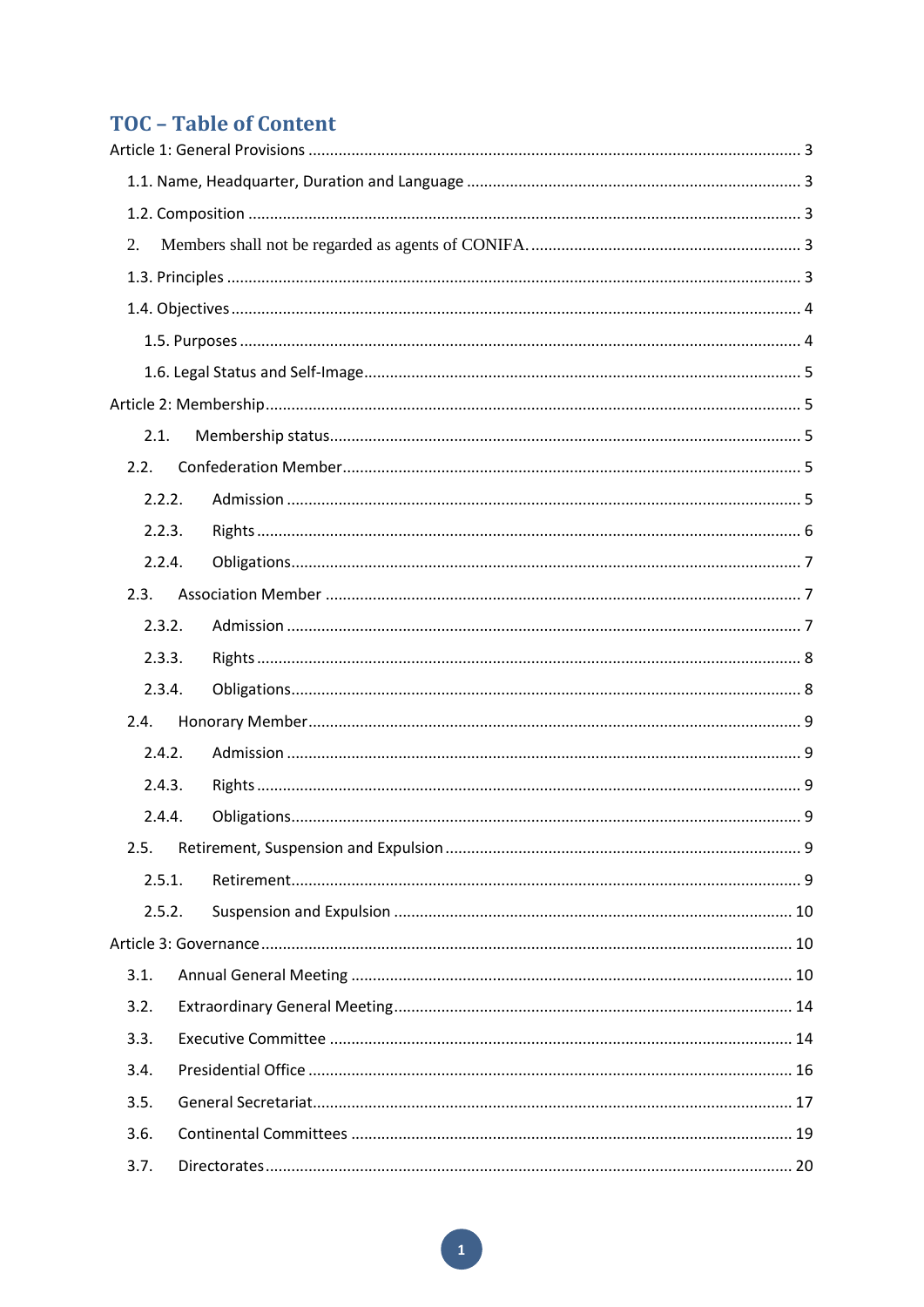| 4.   |  |
|------|--|
| 4.1  |  |
| 4.2  |  |
| 4.3  |  |
| 5.   |  |
| 5.1  |  |
| 5.2  |  |
| 5.3  |  |
| 5.4  |  |
| 6.   |  |
| 6.1. |  |
| 6.2. |  |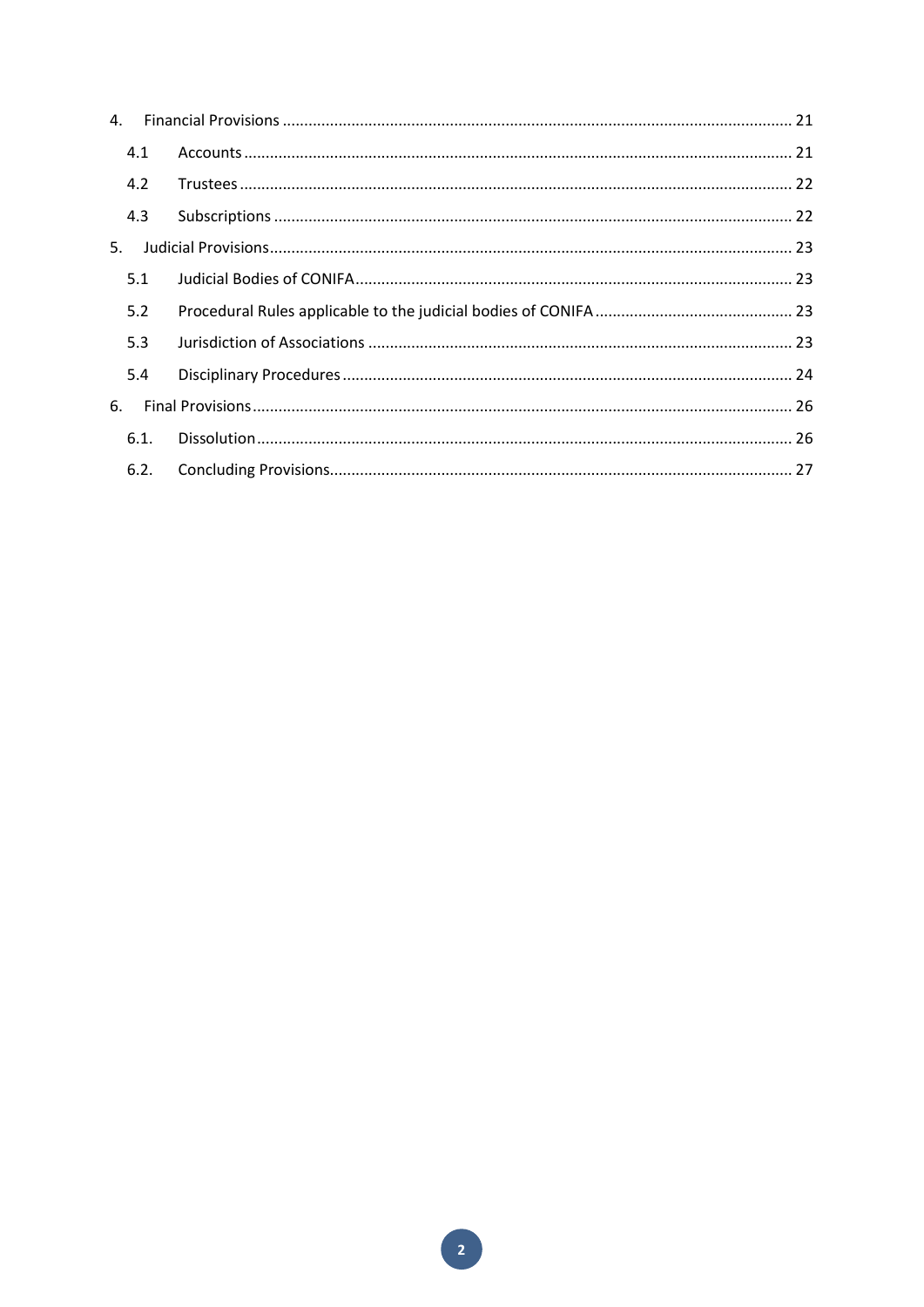# <span id="page-3-0"></span>**Article 1: General Provisions**

# <span id="page-3-1"></span>**1.1. Name, Headquarter, Duration and Language**

- 1. The name of the non-profit organization is **Confederation of Independent Football Associations**, referred to elsewhere in this Constitution by its abbreviated title "**CONIFA"**.
- 2. The CONIFA headquarter are located in the city of Piteå, Sweden and may be moved to any other location, by resolution by the Annual General Meeting.
- 3. CONIFA is incorporated for an unlimited period of time.
- 4. English is the only official language of CONIFA and all minutes, correspondence and announcements shall be in English.

# <span id="page-3-2"></span>**1.2. Composition**

- 1. CONIFA shall consist of its affiliated members, governing the sport in accordance with the principles of CONIFA.
- <span id="page-3-3"></span>2. Members shall not be regarded as agents of CONIFA.

# <span id="page-3-4"></span>**1.3. Principles**

- 1. Football is a sport for people all ages and people of all abilities recreational, competitive and world class.
- 2. CONIFA and its members shall take all reasonable care to ensure competitions and those participating in events respect fair play. CONIFA promotes the highest degree of sportsmanship and integrity among players, officials and administrators.
- 3. The organization shall be operated with high ethical standards and with no political and/or religious purposes.
- 4. All those working and participating in CONIFA events, including players, coaches, referees and administrators have a right to compete, work and participate in a harassment-free environment. CONIFA shall use its Code of Ethics to ensure there are no forms of harassment whether that be physical, psychological or other forms of harassment.
- 5. CONIFA supports the active participation of women in football at all levels and the representation of both men and women in any affairs of CONIFA beyond the field of play.
- 6. CONIFA shall take a responsible approach to safeguard the environment and managing resources in a sustainable way through its practices in hosting events and in managing its operations.
- 7. CONIFA shall not allow any form of discrimination to affects its decisions or actions, be it discrimination based on race, colour, sex, sexual orientation, language, religion, political or other opinion, national or social origin, property, birth or other status. Anyone who deals with CONIFA and/or participates in its activities in any capacity, commit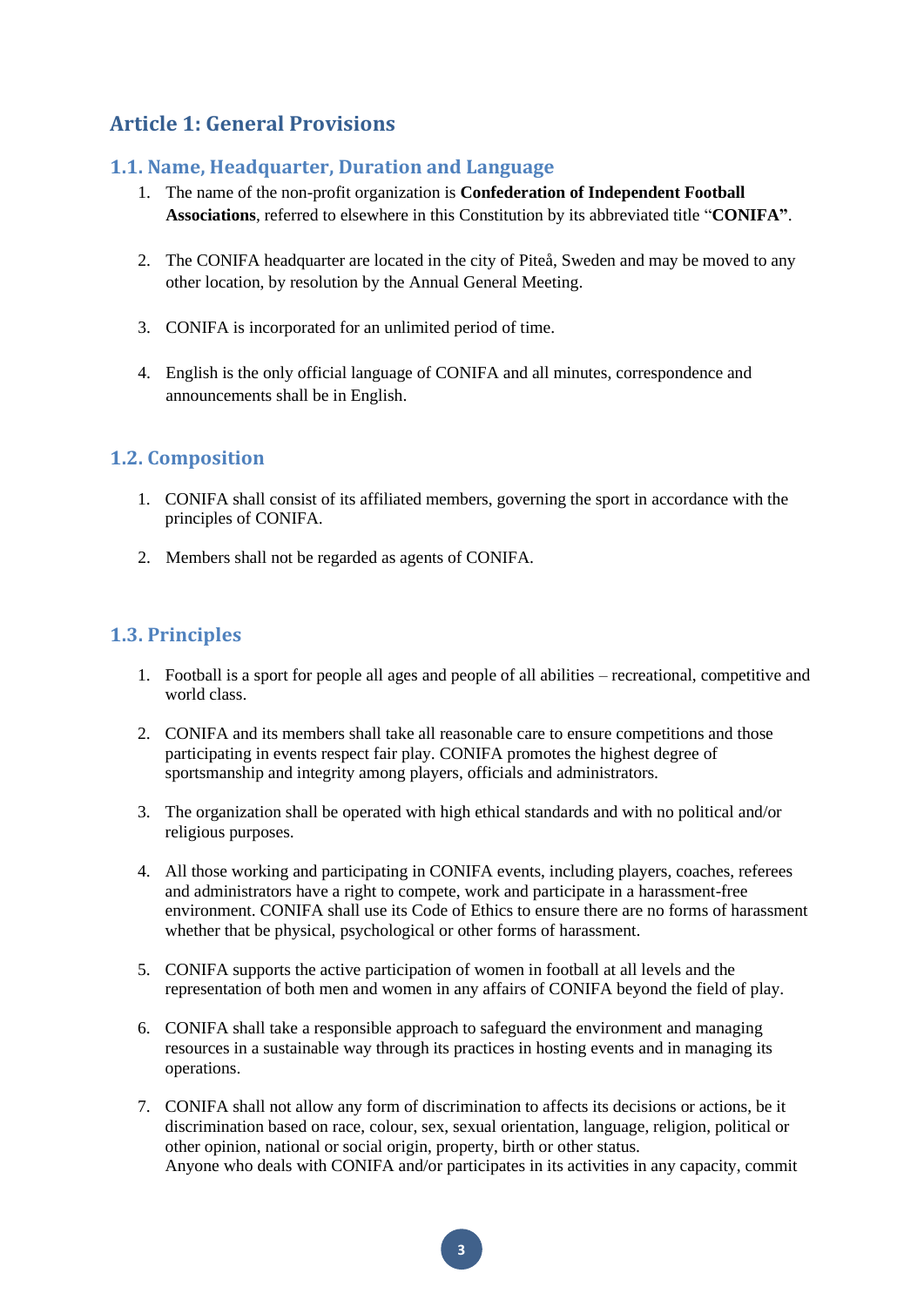themselves by their actions to behave in a non-discriminatory and ethical manner.

- 8. CONIFA respects the freedom of press and promotes this important value to all of its members at all times.
- 9. CONIFA is committed to become a role model for transparency in international sports.
- 10. CONIFA recognizes the right of self-determination in a strictly non-political context. While CONIFA does encourage and support all People in identifying themselves with any nation, regardless of its political status, CONIFA does not support any actions directed against any other nations and thus, consequently, does not take sides in any conflicts or political debates.

# <span id="page-4-0"></span>**1.4. Objectives**

The overall objective of CONIFA is to:

#### *Promote and celebrate people all over the world through football and cultural activities* by:

- 1. Upholding the Principles of CONIFA and developing the spirit of friendship and mutual assistance among its Members.
- 2. Promoting and popularizing football worldwide.
- 3. Support and encourage the development of football as a sport for all.
- 4. Encourage the formation of new Members and strengthen the bonds between Members.
- 5. Fostering friendly sporting competition and to eliminate unfair and unsporting practices such as match fixing, match corruption, irregular and illegal betting, doping or illegal equipment to enhance performance.
- 6. Being authorized to collect donations and request or carry out any type of activity enabling to gather funds which shall be used to achieve objectives 1.4.1.-1.4.5.

# <span id="page-4-1"></span>**1.5. Purposes**

CONIFA aims to bridge people, nations, ethnicities, minorities and sportingly isolated territories all over the world through friendship, cultural exchange and the joy of playing football. The main purpose of CONIFA is strengthening people individually and collectively, while respecting differences, and thus contributing actively to world peace.

This purpose shall be achieved by:

- 1. Federating Football Associations and Clubs that represent People, Nations, Ethnicities, Minorities and geographically or sportingly isolated territories as defined in the Internal Regulations on Membership Admission, which are not yet a member of FIFA.
- 2. Organizing international football games and creating a platform for cultural exchange.
- 3. Preparing its affiliated members for international competitions, and for arranging administrative structures and matches to fulfill the conditions of the FIFA Admission rules,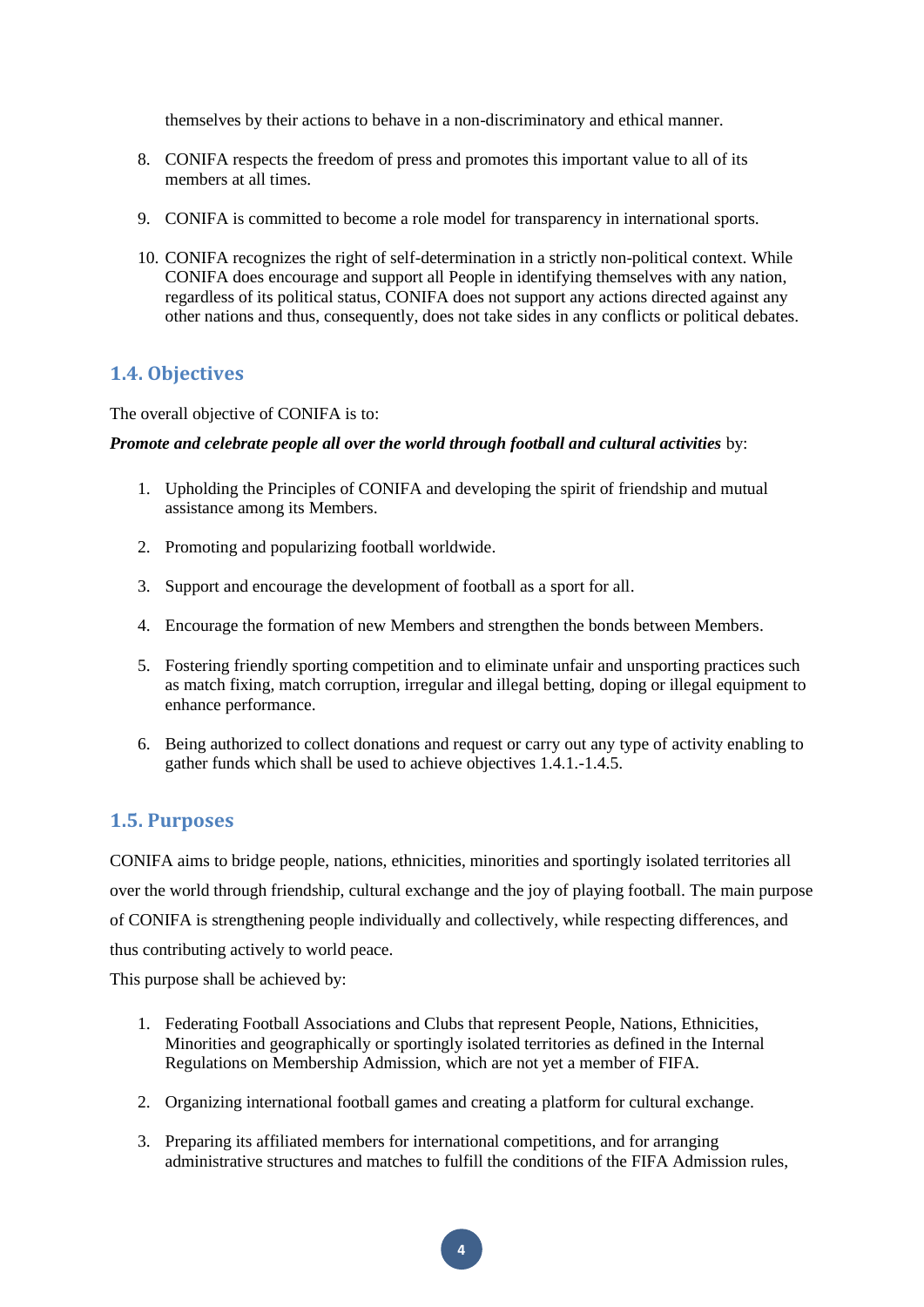where possible.

- 4. Organizing friendly matches, tournaments and international competitions.
- 5. Promoting its own development and the development of its members.

# <span id="page-5-0"></span>**1.6. Legal Status and Self-Image**

- 1. CONIFA is a not-for-profit organization (ideell förening) governed by Swedish Law.
- 2. CONIFA is endowed with legal status and its Members and employees shall not be responsible for its debts, unless it is by a grossly negligent or willful conduct.
- 3. CONIFA understands itself as an additional platform to existing football organizations, such as FIFA, and with due respect of existing stately controlled institutions. CONIFA does not see itself as a competitor or opponent of any other sport governing body or organization, including FIFA.

# <span id="page-5-1"></span>**Article 2: Membership**

CONIFA consists of following membership categories:

- I. Confederation Member
- II. Association Member
- III. Honorary Member

Each member's role is kept in a database by the CONIFA General Secretariat. All members can consult the register at any time.

# <span id="page-5-2"></span>**2.1. Membership status**

- 2.1.1. All Members of CONIFA are considered associate members, unless they are Active **Members**
- 2.1.2. Members that fulfilled their financial obligation to CONIFA, by paying the annual membership fee, are considered Active members from the moment CONIFA acknowledges that the fees were received until the end of the fiscal year.

# <span id="page-5-3"></span>**2.2. Confederation Member**

2.2.1. Confederation members are membership-based organizations that operate football activities between their members for a clearly defined region or type of entities.

# <span id="page-5-4"></span>**2.2.2. Admission**

- 2.2.2.1. Any Confederation, which fulfills above definition, that has at least one member that fulfills the International Regulations on Membership Admission, may become a member of CONIFA.
- 2.2.2.2. Any Confederation wishing to become a member of CONIFA shall submits its membership application to the CONIFA General Secretariat.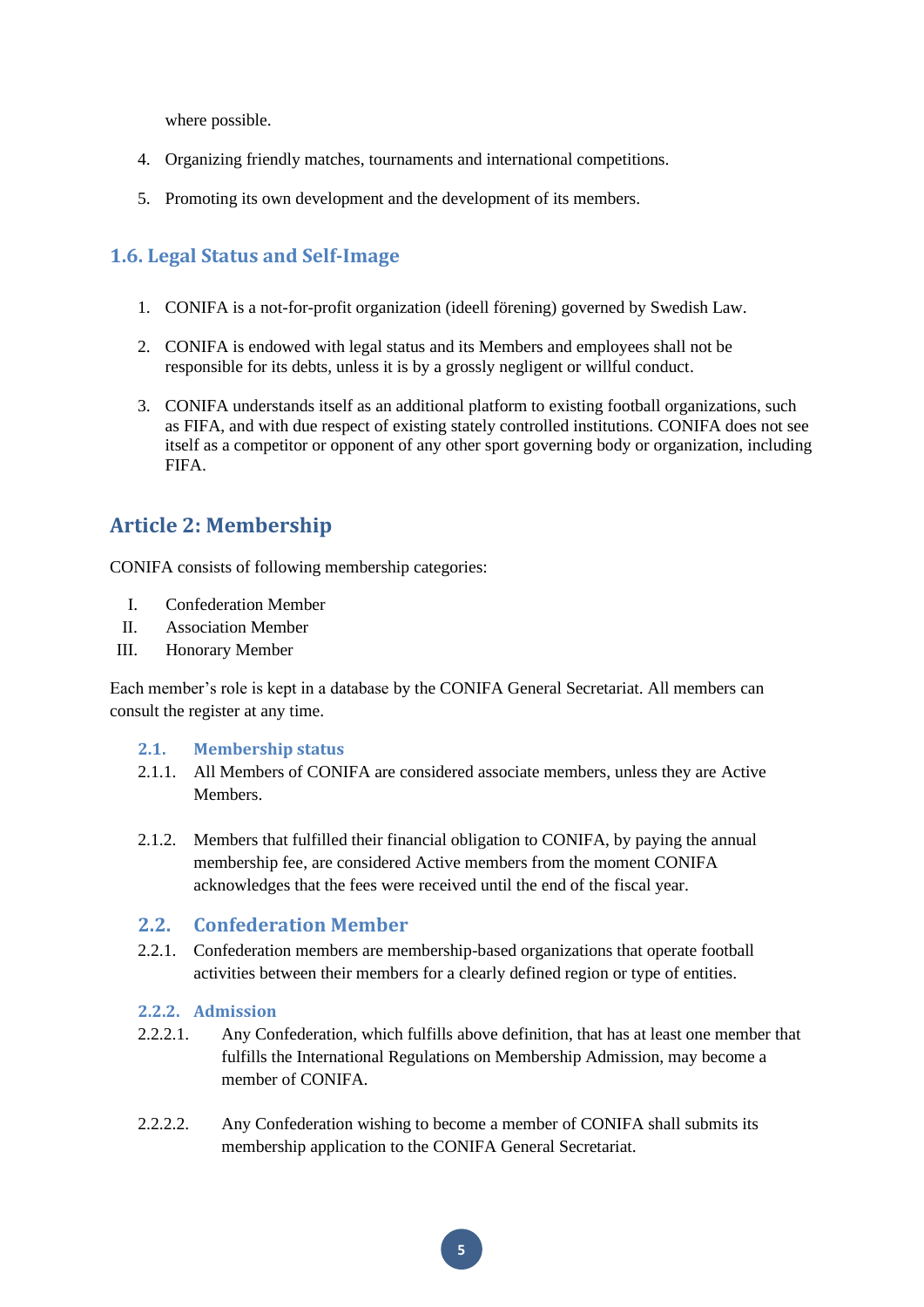- 2.2.2.3. The General Secretariat will compare the members of the applicant with the Internal Regulations of Membership Admission of CONIFA and will compile a report on the eligibility of the applicant, based on the criteria of the International Regulations of Membership Admission. The report shall include the number of members of the Confederation that would qualify for CONIFA Association Membership, based on the International Regulations on Membership Admission.
- 2.2.2.4. The Executive Committee will, within at least 3 months, elect on the membership application of the applicant, based on the recommendation given by the CONIFA General Secretariat. Should three quarters (75%) of the attending Executive Committee member, vote in favor of the application, the Confederation will be an associate member of CONIFA with immediate effect and until the next Annual General Meeting convenes. The CONIFA General Secretariat, in the name of the Executive Committee, will invite the applicant to the next Annual General Meeting, regardless of the outcome of the voting, to present itself.
- 2.2.2.5. The Annual General Meeting will, within 13 months from the day of application, elect on the membership application of the applicant, based on the report of the CONIFA General Secretariat, the presentation of the applicant and the recommendation of the Executive Committee, expressed by their voting result. Should three quarters (75%) of the Annual General Meeting vote in favor of the application, the Confederation will remain an associate member of CONIFA permanently. Should more then 25% of the Annual General Meeting vote against admission of the applicant, the applicant may not re-apply within the next 13 months.
- 2.2.2.6. From the Date of Admission, temporarily or permanently, the Confederation Member will be published on the CONIFA homepage and will be involved in all official communication to members.

#### <span id="page-6-0"></span>**2.2.3. Rights**

- 2.2.3.1. Any Confederation Member has the right to attend the Annual General Meeting with 2 delegates. An active Confederation Member holds 10 votes in all elections during the Annual General Meeting.
- 2.2.3.2. Any Active Confederation Member has the right to propose topics to be added to the agenda of an Annual General Meeting.
- 2.2.3.3. Any Active Confederation Member has the right to nominate candidates for presidency, vice-presidency and general secrecy and membership in the Executive Committee and other CONIFA bodies.
- 2.2.3.4. Any Confederation Member has the right to use the trademarks and intellectual properties of CONIFA in all of its publications and communications that do not contradict the Objectives, Purposes and Principles of CONIFA.
- 2.2.3.5 Any Active Confederation Member has the right to participate in events organized of CONIFA.

**6**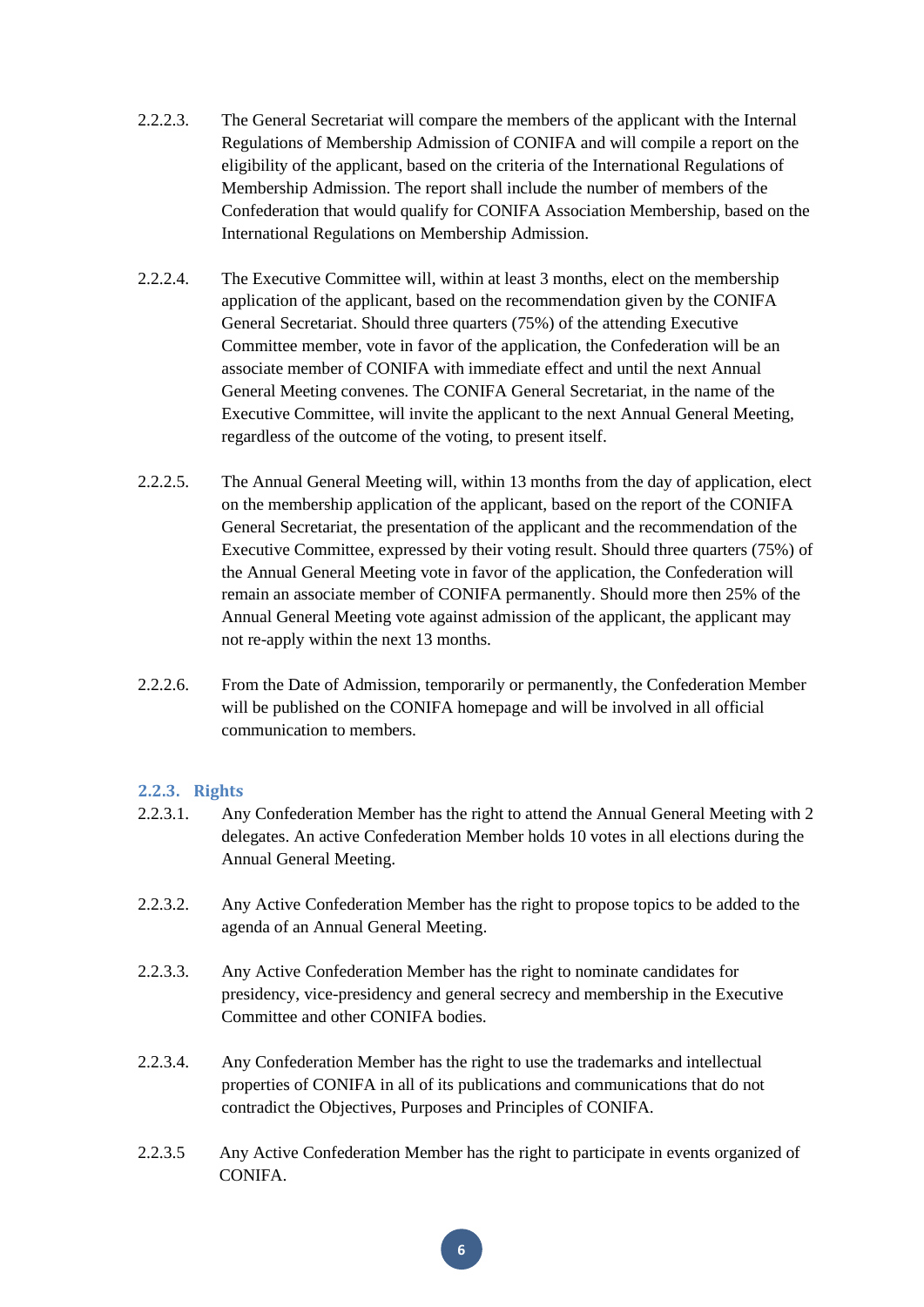- 2.2.3.6. Any Confederation Member is free in association and thus has the right to join any other organization in addition to CONIFA membership.
- 2.2.3.7. Any active Confederation Member has the right to apply for hosting rights of a CONIFA tournament or event.

#### <span id="page-7-0"></span>**2.2.4. Obligations**

- 2.2.4.1. Any Confederation Member has the obligation to pay its membership fee. If any Confederation member fails to pay the annual membership subscription it has no rights until the membership fee is paid and the status changes to Active member.
- 2.2.4.2. Any Confederation Member has the obligation to ensure that the Confederations and all of its members align with the Principles of CONIFA and do not act in any way contrary to the Objections and Purposes of CONIFA.
- 2.2.4.3. Any Confederation Member has the obligation to provide the CONIFA General Secretariat with all relevant contact details, trademarks and own rules and regulations and is solely responsible for registering any changes.
- 2.2.4.4. Any Confederation Member has to ensure that their own members comply fully with the Constitution, Internal Regulations, regulations, directives and decisions of CONIFA bodies

#### <span id="page-7-1"></span>**2.3. Association Member**

2.3.1. Association members are bodies that operate football activities within a clearly defined community and are representative of this community and thus qualified to nominate representative football teams for the entity they seek to represent.

#### <span id="page-7-2"></span>**2.3.2. Admission**

- 2.3.2.1. Any Association, which fulfills above definition, may become a member of CONIFA if they in the same time fulfill the at least one criteria in the Internal Regulation of Membership.
- 2.3.2.2. Any Association wishing to become a member of CONIFA shall submits its membership application to the CONIFA General Secretariat.
- 2.3.2.3. The General Secretariat will compare the applicant with the Internal Regulations of Membership Admission of CONIFA and will compile a report on the eligibility of the applicant, based on the criteria of the International Regulations of Membership Admission.
- 2.3.2.4. The Executive Committee will, within at least 3 months, elect on the membership application of the applicant, based on the recommendation given by the CONIFA General Secretariat. Should three quarters (75%) of the attending Executive Committee member, vote in favor of the application, the Association will be an associate member of CONIFA with immediate effect and until the next Annual General Meeting convenes. The CONIFA General Secretary, in the name of the Executive Committee, will invite the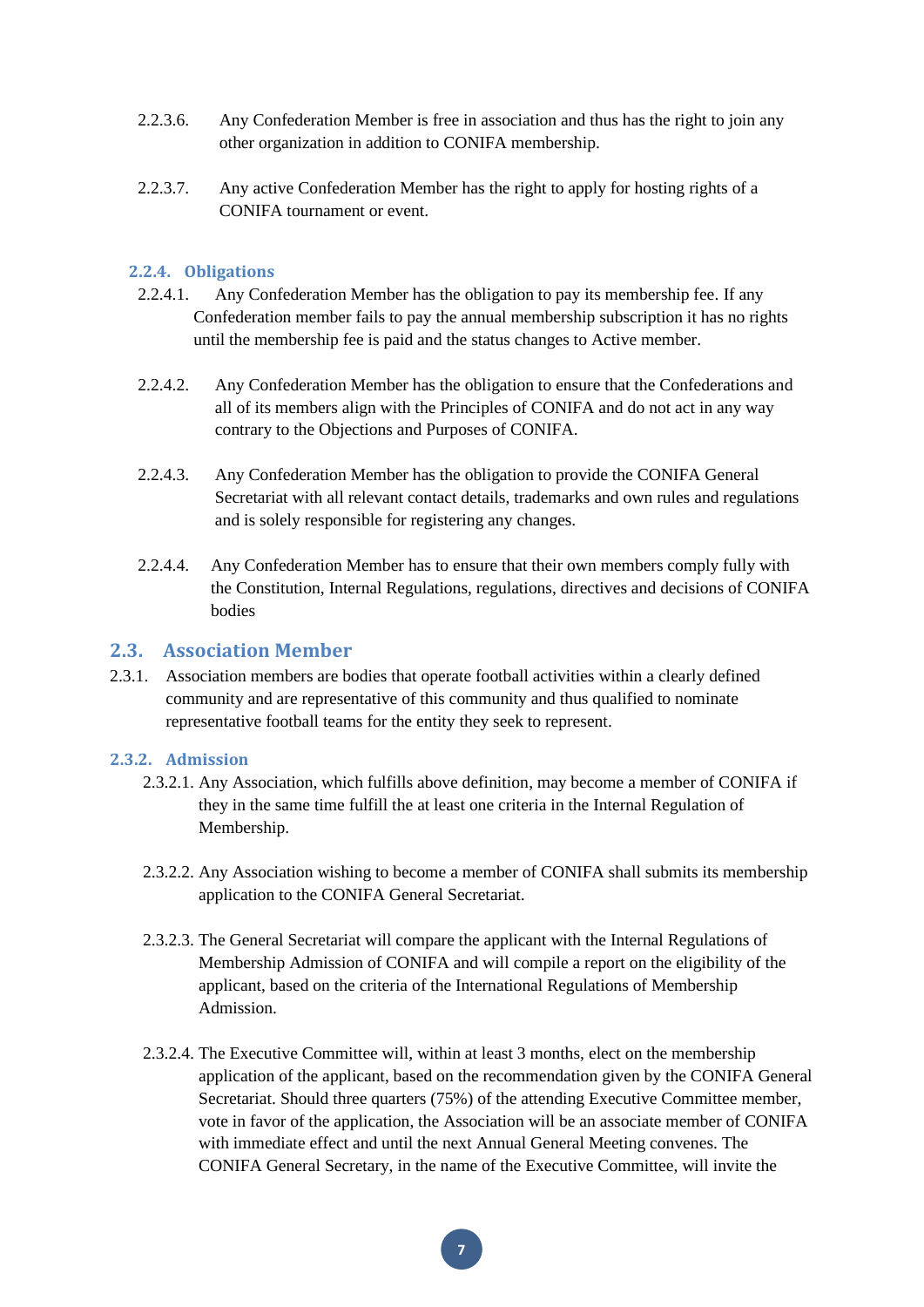applicant to the next Annual General Meeting, regardless of the outcome of the voting, to present itself.

- 2.3.2.5. The Annual General Meeting will, within 13 months from the day of application, elect on the membership application of the applicant, based on the report of the CONIFA General Secretariat, the presentation of the applicant and the recommendation of the Executive Committee, expressed by their voting result. Should three quarters (75%) of the Annual General Meeting vote in favor of the application, the Association will remain an associate member of CONIFA permanently. Should more then 25% of the Annual General Meeting vote against admission of the applicant, the applicant may not re-apply within the next 13 months.
- 2.3.2.6. From the Date of Admission, temporarily or permanently, the Association Member will be published on the CONIFA homepage and will be involved in all official communication to members.

#### <span id="page-8-0"></span>**2.3.3. Rights**

- 2.3.3.1. Any Association Member has the right to attend the Annual General Meeting with 2 delegates. An active Association Member holds 10 votes in all elections during the Annual General Meeting.
- 2.3.3.2. Any Active Association Member has the right to propose topics to be added to the agenda of an Annual General Meeting.
- 2.3.3.3. Any Active Association Member has the right to nominate candidates for presidency, vice-presidency and general secrecy, membership in the Executive Committee and other CONIFA bodies.
- 2.3.3.4. Any Association Member has the right to use the trademarks and intellectual properties of CONIFA in all of its publications and communications that do not contradict the Objectives, Purposes and Principles of CONIFA.
- 2.3.3.5. Any Active Association Member has the right to participate in events organized of CONIFA.
- 2.3.3.6. Any Association Member is free in association and thus has the right to join any other organization in addition to CONIFA membership.
- 2.3.3.7. Any active Association Member has the right to apply for hosting rights of a CONIFA tournament or event.

## <span id="page-8-1"></span>**2.3.4. Obligations**

- 2.3.4.1. Any Association Member has the obligation to pay its membership fee. If any Association member fails to pay the annual membership subscription it has no rights until the membership fee is paid and the status changes to Active member.
- 2.3.4.2. Any Association Member has the obligation to ensure that their representatives align with the Principles of CONIFA and do not act in any way contrary to the Objections and

**8**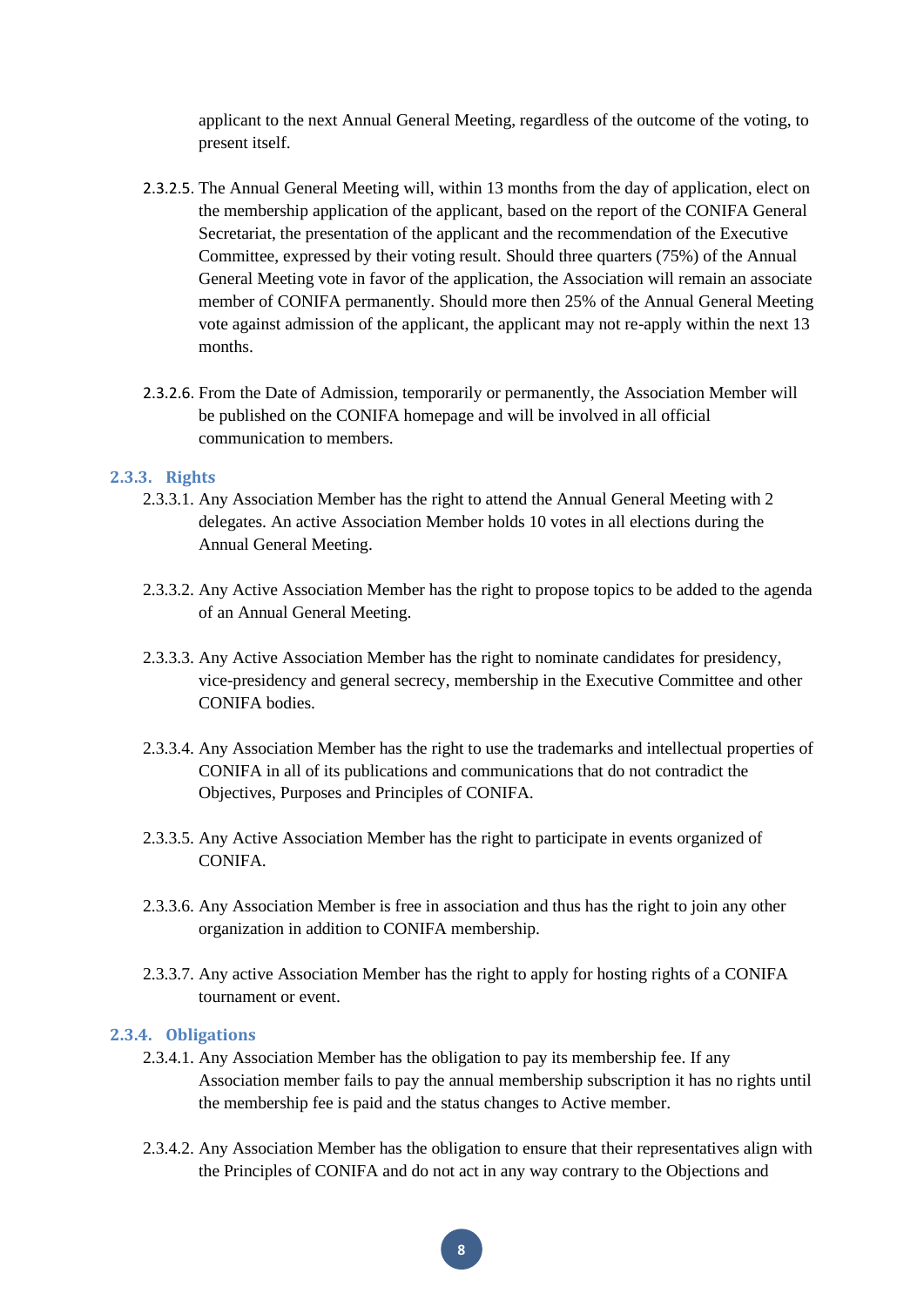Purposes of CONIFA.

- 2.3.4.3. Any Association Member has the obligation to provide the CONIFA General Secretariat with all relevant contact details, trademarks and own rules and regulations and is solely responsible for registering any changes.
- 2.3.4.4. Any Association Member has to ensure that their own members comply fully with the Constitution, Internal Regulations, regulations, directives and decisions of CONIFA bodies
- 2.3.4.5. From the Date of Admission, temporarily or permanently, Association Member will be published on the CONIFA homepage and will be involved in all official communication to members.

#### <span id="page-9-0"></span>**2.4. Honorary Member**

2.4.1. Honorary Members are Individuals that are acknowledged for their outstanding contribution in CONIFA.

# <span id="page-9-1"></span>**2.4.2. Admission**

- 2.4.2.1. Active Association or Confederation Members are entitled to propose Honorary Members at the Annual General Meeting of CONIFA together with the members of the Executive Committee.
- 2.4.2.2. The Annual General Meeting votes on the admission of Honorary Members. If a twothird majority of delegates vote in favor of admission, the honored individual is regarded an Honorary Member with immediate effect and will be acknowledged publicly, accordingly.

#### <span id="page-9-2"></span>**2.4.3. Rights**

- 2.4.3.1. Any Honorary Member has the right to attend the Annual General Meeting.
- 2.4.3.2. Any Honorary Member has the right to contribute and speak at the Annual General Meeting, but is not entitled to vote.

#### <span id="page-9-3"></span>**2.4.4. Obligations**

- 2.4.4.1. Any Honorary Member has the obligation to ensure that he/she aligns with the Principles of CONIFA and do not act in any way contrary to the Objections and Purposes of CONIFA.
- 2.4.4.2. Any Honorary Member has the obligation to provide the CONIFA General Secretariat with all relevant contact details and is solely responsible for registering any changes.

# <span id="page-9-4"></span>**2.5. Retirement, Suspension and Expulsion**

# <span id="page-9-5"></span>**2.5.1. Retirement**

Any Member wishing to retire from CONIFA must give notice in writing to the General Secretariat on or before 30 September in any given year. Any membership fees already paid are non-refundable. Members will be promptly notified of any retirement. The retirement is not valid until the member wishing to retire has fulfilled its financial obligations towards CONIFA and its other members.

**9**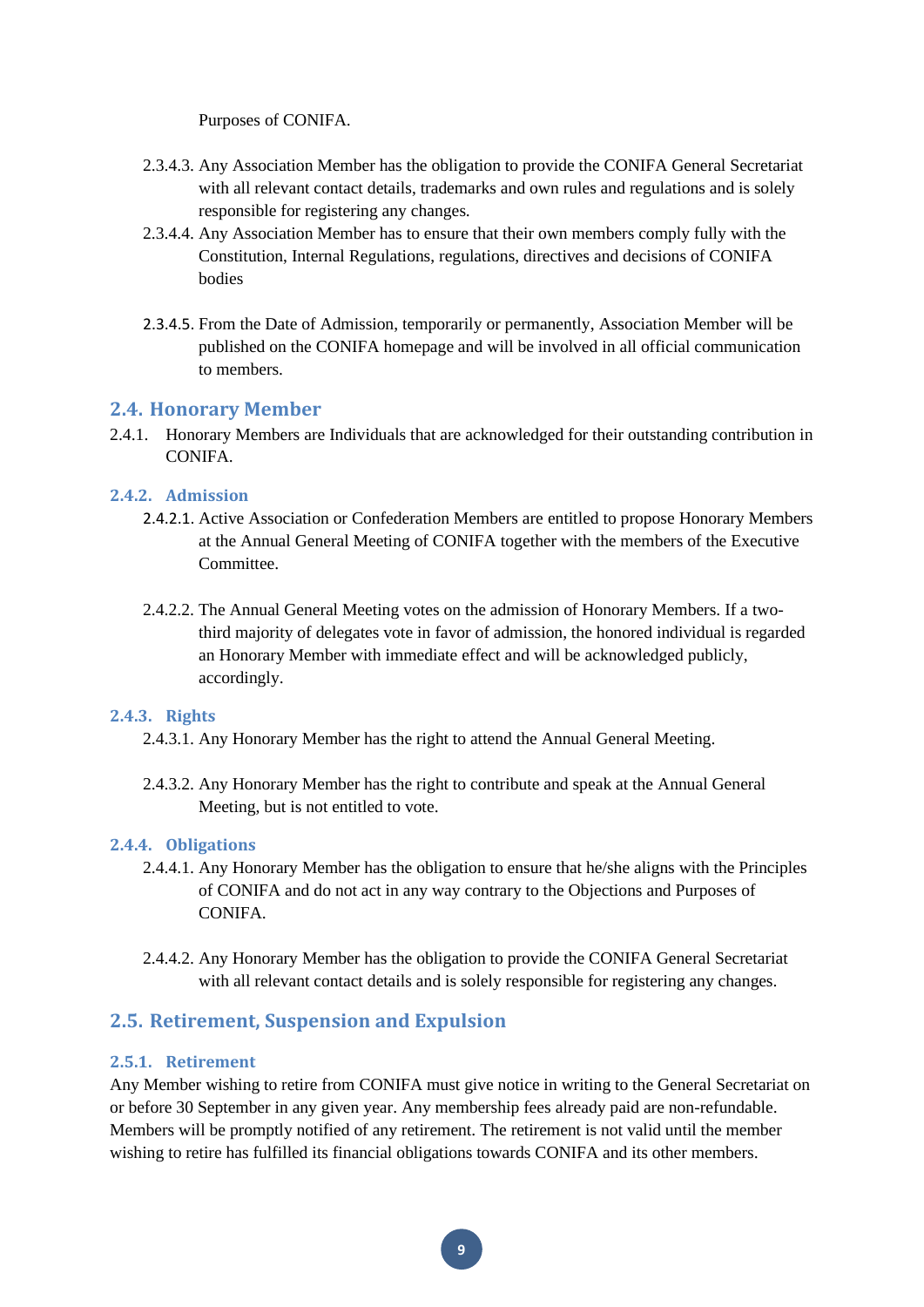#### <span id="page-10-0"></span>**2.5.2. Suspension and Expulsion**

- 2.5.2.1. A Member which fails to maintain the principles or to respect the Constitution, Internal Regulations, Rules of a CONIFA event or decisions of any CONIFA body may be suspended or expelled by the Executive Committee by a three-thirds majority; a suspension or expulsion may be cancelled by an AGM by a three-thirds majority.
- 2.5.2.2. A Member that fails to pay the annual membership fee or show any activity of the field in a period of three years will automatically be expelled and need to apply for new membership to CONIFA to become member again.
- 2.5.2.3. A Member that is suspended from membership shall, including but not limited to, not be entitled to nominate or enter teams for any event held under the jurisdiction of CONIFA nor to attend or be represented at an AGM nor to nominate any person for election to the Executive Committee, any committee, commission or working group nor shall any individual nominated by the Member be entitled to participate in the activities of the Executive Committee, commission or working group; further:
- 2.5.2.4. No referee nominated by the Member shall officiate at any CONIFA sanctioned event.
- 2.5.2.5. The Member shall not be entitled to receive any benefit from CONIFA including but not limited to participation in development activities nor to receive any grants from CONIFA.
- 2.5.2.6. The Member shall not be entitled to host a CONIFA sanctioned event save that where a CONIFA sanctioned event has been approved prior to the suspension, the Executive Committee may establish a committee to oversee the organization of such sanctioned event under conditions approved by the Executive Committee, at its discretion.
- 2.5.2.7. Before the AGM suspends or expels a Member, the Member must have been sent notice in writing of the proposed suspension or expulsion at least one month before the AGM at which the suspension is to be considered; the Member shall be afforded an opportunity to present its case at the AGM.
- 2.5.2.8. The Executive Committee have full authority to suspend or expel a Member pending the AGM, provided that:
	- 2.5.2.8.1. Decision on the suspension or expulsion is by a three-thirds majority vote;
	- 2.5.2.8.2. All Members are informed of the suspension providing reasons.

# <span id="page-10-2"></span><span id="page-10-1"></span>**Article 3: Governance**

# **3.1. Annual General Meeting**

3.1.1. The Annual General Meeting, referred to elsewhere in this Constitution as AGM, is the supreme governing body of CONIFA and consists of the assembled representatives of the Members. It shall have the widest powers to have all the instruments concerning the CONIFA ratified. Resolutions shall be binding on all members, including those absent or dissenting.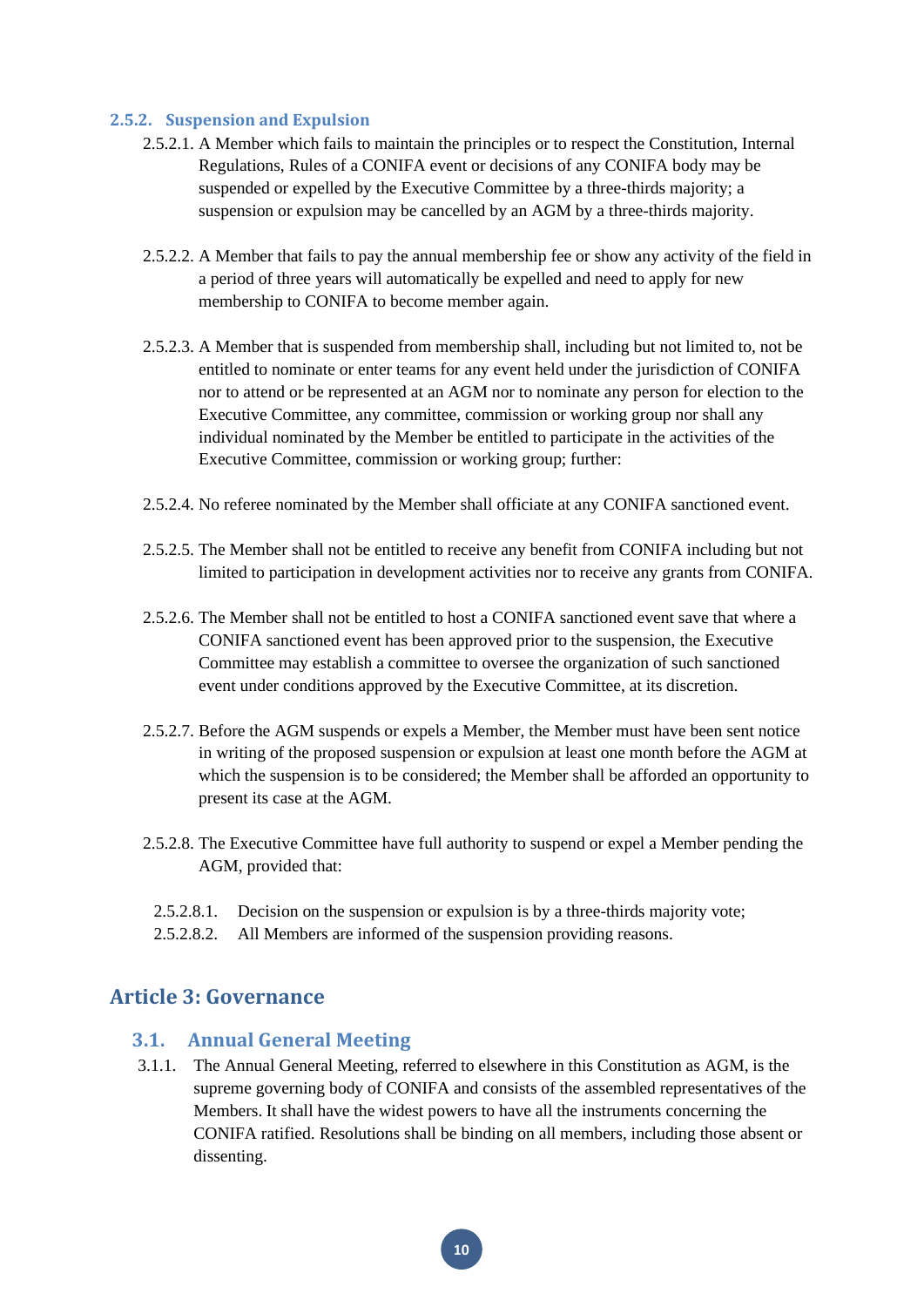## **3.1.2. The AGM has the following functions and powers:**

- 3.1.2.1. To amend the Constitution.
- 3.1.2.2. To elect the CONIFA President, the CONIFA Vice-Presidents, the General Secretary, the Continental Presidents and all members of the Executive Committee. The President elected shall serve for a four-year term and shall be eligible for re-election. All other members of the Executive Committee elected shall serve for a three-year term and shall be eligible for re-election.
- 3.1.2.3. To delegate any of its powers to the Executive Committee on the request of at least a simple majority of the votes.
- 3.1.2.4. To ratify the work done by the Executive Committee since the last AGM.
- 3.1.2.5. To decide to deal with a matter normally delegated to another CONIFA body or decided upon by this body on the request of at least a simple majority of the votes.

#### **3.1.3. Representation of Members and attendance**

- 3.1.3.1. Each Confederation and Association Member shall be entitled to 2 representatives, referred to elsewhere in this Constitution as "delegates" at an AGM. Honorary Members do represent themselves and are not entitled to be represented by an additional second delegate.
- 3.1.3.2. The Executive Committee is entitled to allow special guests to attend the AGM with the right to speak but not to vote.
- 3.1.3.3. Delegates must belong to the member that they represent and be appointed by the appropriate body of the member.
- 3.1.3.4. Representation by letter or proxy is permitted. The bearer of proxy can only be a person representing an Active Member or a member of the Executive Committee and must be a bearer of a signed Power of Attorney. Representation by letter must give reasonable explanation of all votes given by letter and appoint a proxy to interpret the explanation and vote on behalf of the respective Member.

#### **3.1.4. Delegates**

- 3.1.4.1. Delegates shall be appointed by the Member they represent.
- 3.1.4.2. CONIFA does not cover the cost of travel and accommodation for any delegates per se. The Executive Committee can decide to give a travel grant to a Member that could otherwise not participate on request of that Member.

#### **3.1.5. Place and Time**

- 3.1.5.1. An AGM shall be held at any place as the Executive Committee may determine.
- 3.1.5.2. An AGM shall be held during the first three months of every calendar year.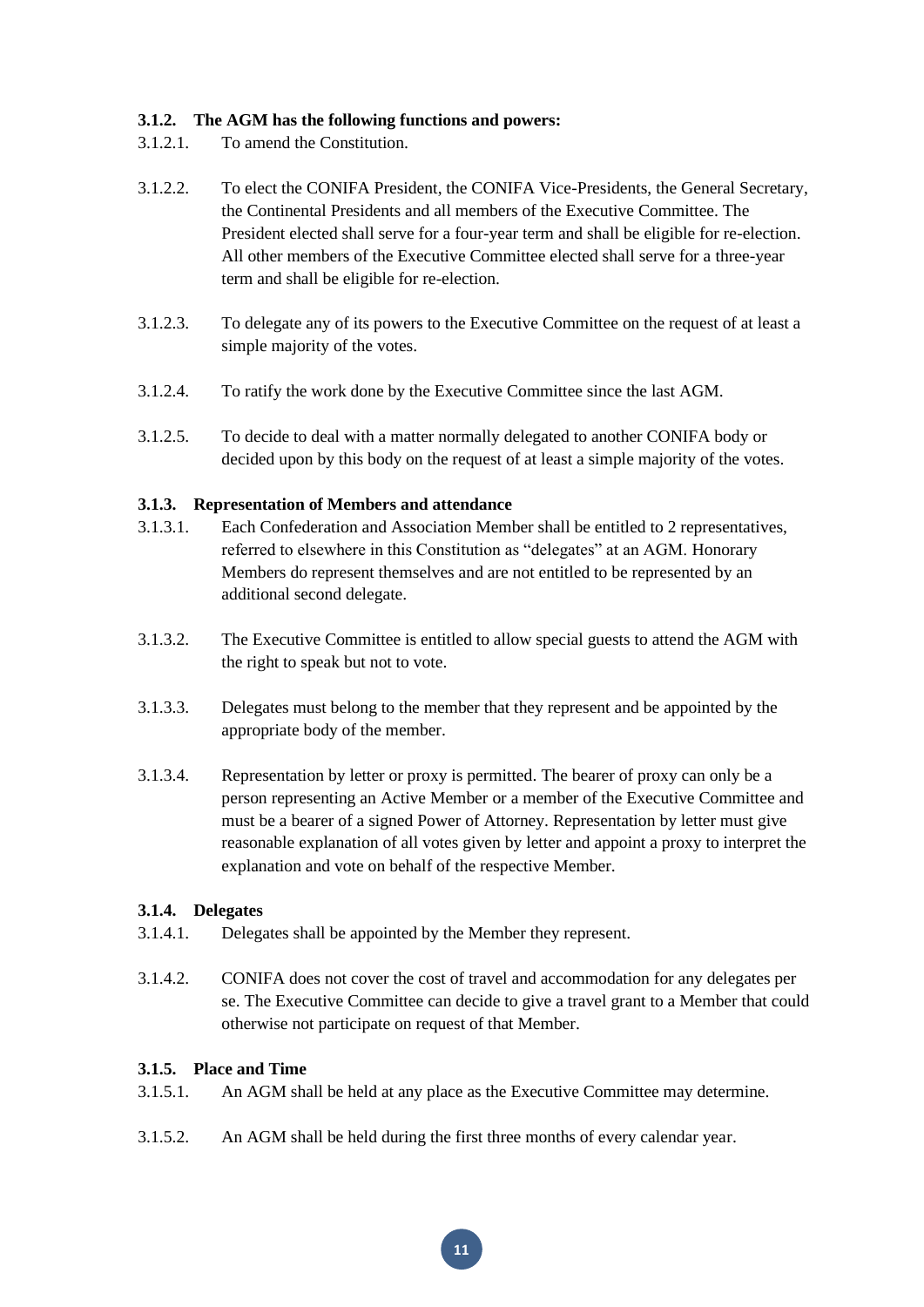#### **3.1.6. Notice of Meeting**

- 3.1.6.1. Notice of the meeting, giving details of the place, date and time and the business to be transacted, shall be send by post or e-mail to:
- 3.1.6.1.1. Every active Member
- 3.1.6.1.2. Every Member of the Executive Committee
- 3.1.6.1.3. Special Guests as selected by the Executive Committee.
- 3.1.6.1.4. The notice shall be sent not later than 2 calendar months before the date of the meeting.

#### **3.1.7. Notice of Business**

- 3.1.7.1. Details in writing of nominations, propositions and resolutions to be dealt with at an AGM must reach the General Secretariat not later than 40 days before the date of the meeting to be valid.
- 3.1.7.2. Notice of the actual closing date in each year for the receipt of business and propositions shall be sent to all Members by the General Secretariat not later than three weeks after the end of the fiscal year.
- 3.1.7.3. Propositions and resolutions, other than changes to the Constitution, of which due notice has not been given but which, in the opinion of the Executive Committee, relate to the business in hand or relate to an emergency may be admitted by a vote in favour of two-thirds of the votes cast at the AGM.

#### **3.1.8. Procedure**

3.1.8.1. The agenda for an AGM shall include:

| 3.1.8.1.1. | The appointment of a Chair;                                                                          |
|------------|------------------------------------------------------------------------------------------------------|
| 3.1.8.1.2. | A roll call of the Members and numbers of votes present;                                             |
| 3.1.8.1.3. | The confirmation that the AGM has been convened and composed in compliance<br>with the Constitution. |
| 3.1.8.1.4. | An address by the President                                                                          |
| 3.1.8.1.5. | The confirmation of the Minutes of the previous AGM or EGM.                                          |
| 3.1.8.1.6. | The approval of the agenda.                                                                          |
| 3.1.8.1.7. | When appropriate, the consideration of applications for membership.                                  |
| 3.1.8.1.8. | When appropriate, suspension or expulsion of a member                                                |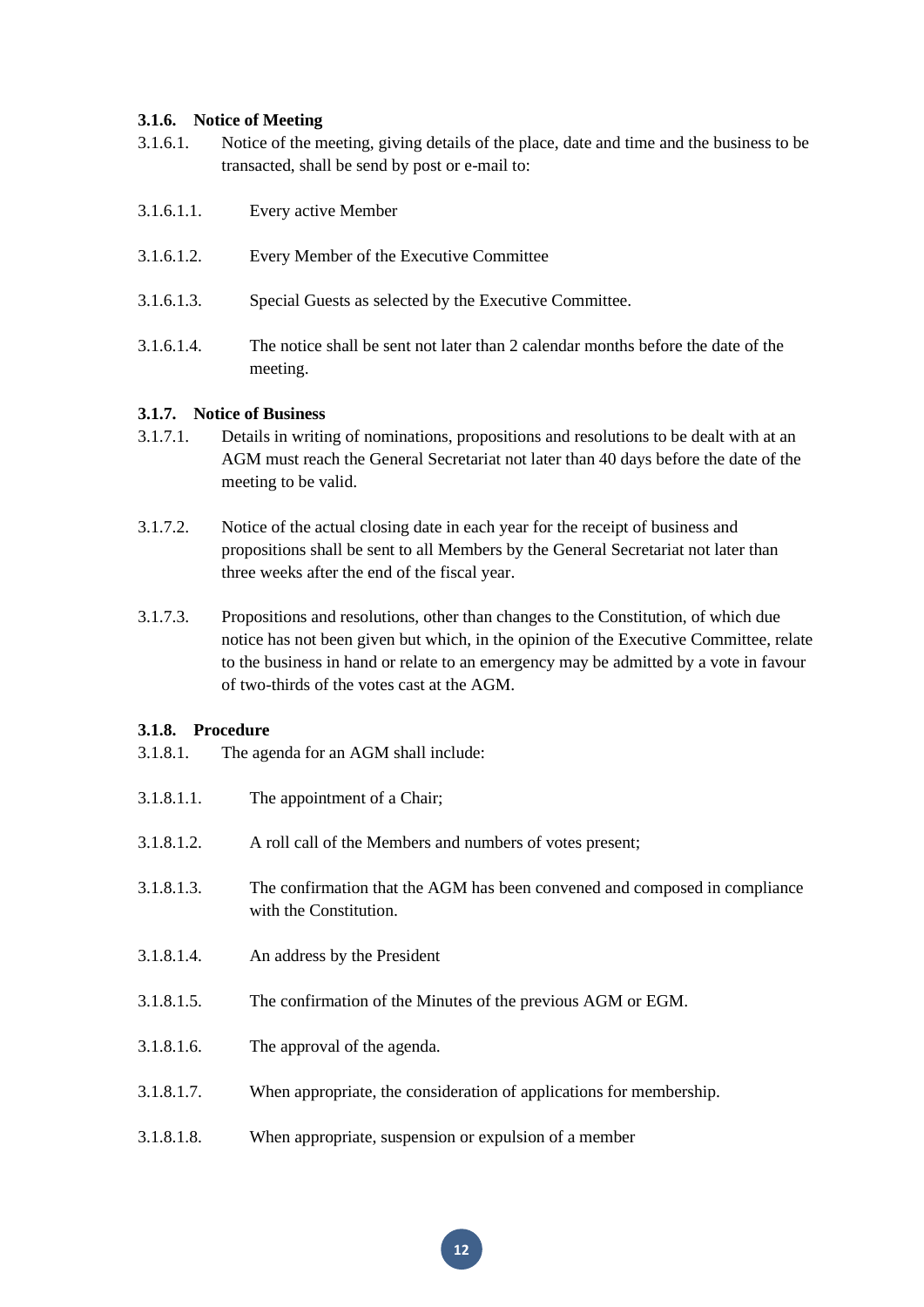| 3.1.8.1.9.  | Determination of CONIFA Annual Membership subscription following year.                                                                           |
|-------------|--------------------------------------------------------------------------------------------------------------------------------------------------|
| 3.1.8.1.10. | Votes on proposals for amendments to the Constitution and the Internal<br>Regulations (if applicable)                                            |
| 3.1.8.1.11. | When appropriate, the consideration of propositions and resolutions and the<br>reports of the committees and commissions that have studied them. |
| 3.1.8.1.12. | The ratification of the work done by the Executive Committee since the last<br>AGM.                                                              |
| 3.1.8.1.13. | The approval of the budget for the upcoming fiscal year.                                                                                         |
| 3.1.8.1.14. | The approval of the financial report of the last fiscal year.                                                                                    |
| 3.1.8.1.15. | When applicable, the election of President, Vice-Presidents, General Secretary,<br>Continental Presidents and other Executive Committee Members. |
| 3.1.8.1.16. | The consideration of any other business.                                                                                                         |

3.1.8.2. A question once decided may not be reverted to for re-discussion and re-vote unless the Chair rules, as a matter of urgency, that a case has been made for supposing that the decision taken may jeopardise the whole welfare of CONIFA.

# **3.1.9. Voting**

- 3.1.9.1. Each Active Confederation and Association Member present or represented by letter or proxy shall have 10 votes. Each Executive Committee member present or represented by letter or proxy shall have 1 vote.
- 3.1.9.2. Questions shall be decided by a simple majority of votes cast except that:
- 3.1.9.2.1. Changes to the Constitution, suspensions or expulsions from membership, the acceptance of belated or emergency business or propositions require a majority of two-thirds of the votes cast;
- 3.1.9.2.2. Dissolution of CONIFA requires a three-fourths majority of the votes cast
- 3.1.9.3. If there is an equality of votes on an administrative or financial matter the Chair shall have a casting vote; if there is an equality of votes on any other matter the motion shall fail, and the meeting shall proceed with the next business.
- 3.1.9.4. Voting and elections shall be either by a show of hands, by electronic device, by roll call, by selected online voting tool or by secret ballot, as decided by the meeting on a proposition by the Chair.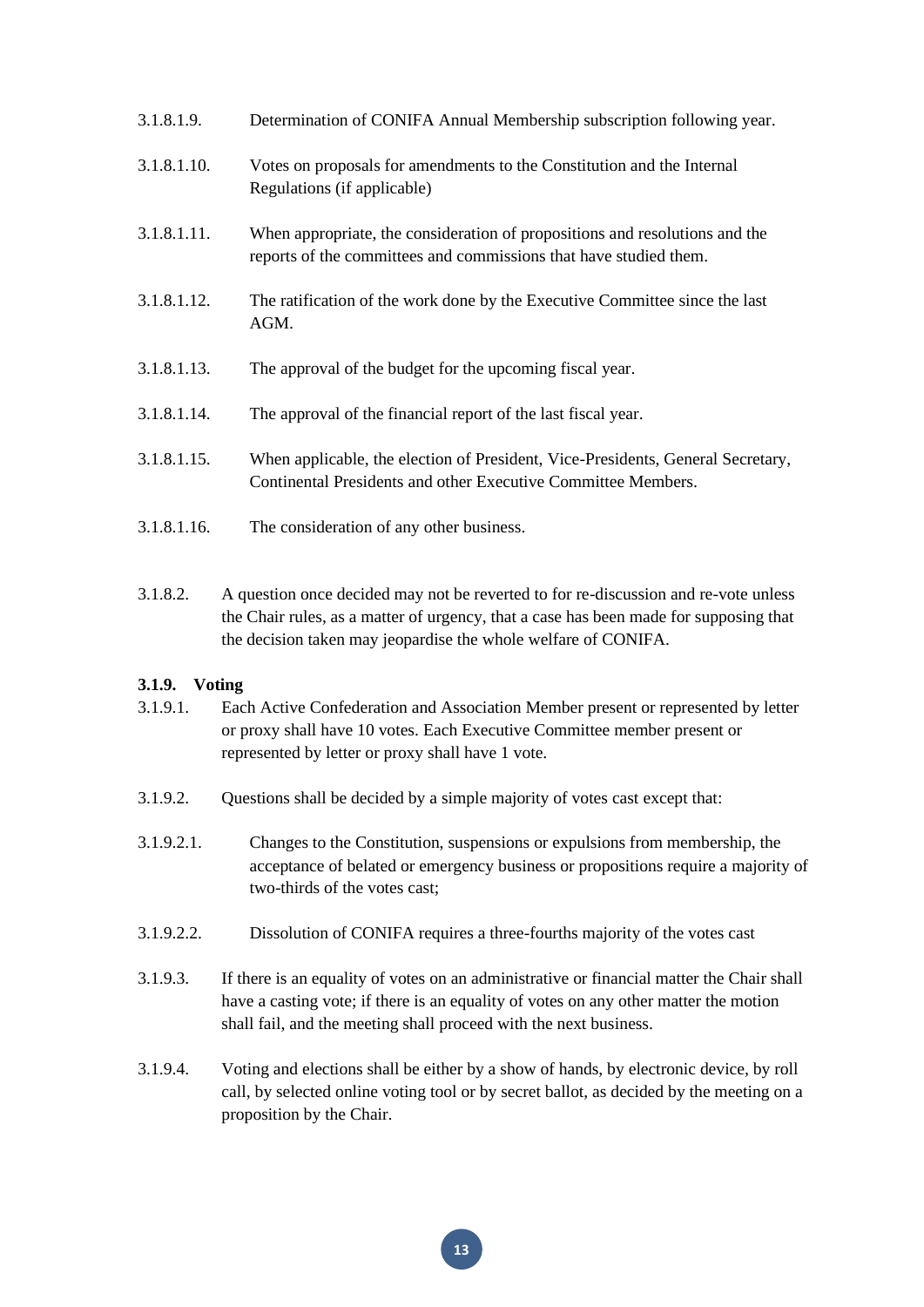3.1.9.5. For each vote requiring scrutineers, including elections, the Chair may appoint such scrutineers, omitting the representatives of any Member having a particular interest in the item, which is the subject of the vote.

#### **3.1.10. Elections**

- 3.1.10.1. Where there are more candidates or options for a post or posts than the number vacancies, as long as the simple majority is not reached, additional ballots will be required. In this case, the candidate or option obtaining the smallest number of votes shall be eliminated.
- 3.1.10.2. If there is a tie for the lowest number of votes, a further vote shall be held amongst them to determine who is eliminated.
- 3.1.10.3. Consecutive ballots will be organised until the election is decided.
- 3.1.10.4. At an election a ballot paper shall be considered valid only if the number of votes cast on this ballot equals the number of vacancies.

#### **3.1.11. Amendments to the Constitution and the Internal Regulations**

- 3.1.11.1 Any proposals for an amendment to the Constitution or the Internal Regulations must be submitted in writing with a brief explanation to the general secretariat by an Active member or by a member of the Executive Committee.
- 3.1.11.2 A proposal submitted by an Active member is valid, provided it has been supported in writing by at least one other member.
- 3.1.11.3 Proposals for amendments from an Active member shall only be considered if it has arrived in written to the General secretariat at least one month before the AGM.

# <span id="page-14-0"></span>**3.2. Extraordinary General Meeting**

- 3.2.1. An Extraordinary General Meeting (EGM) shall be convened within 12 weeks by either a decision taken by the AGM or of receipt by the General Secretariat of a requisition in writing submitted by not less than two-thirds of the Members, including at least one submission from at least two Continents or by the Executive Committee.
- 3.2.2. For an EGM the notice shall be sent not later than one calender month before the date of the meeting.
- 3.2.3. The requisition for an EGM shall specify the business for which the meeting is to be convened and no other business except the confirmation of the Minutes of the previous AGM or EGM shall be transacted at such a meeting.

#### <span id="page-14-1"></span>**3.3. Executive Committee**

3.3.1. The Executive Committee is the executive body of CONIFA with the power to handle the following duties: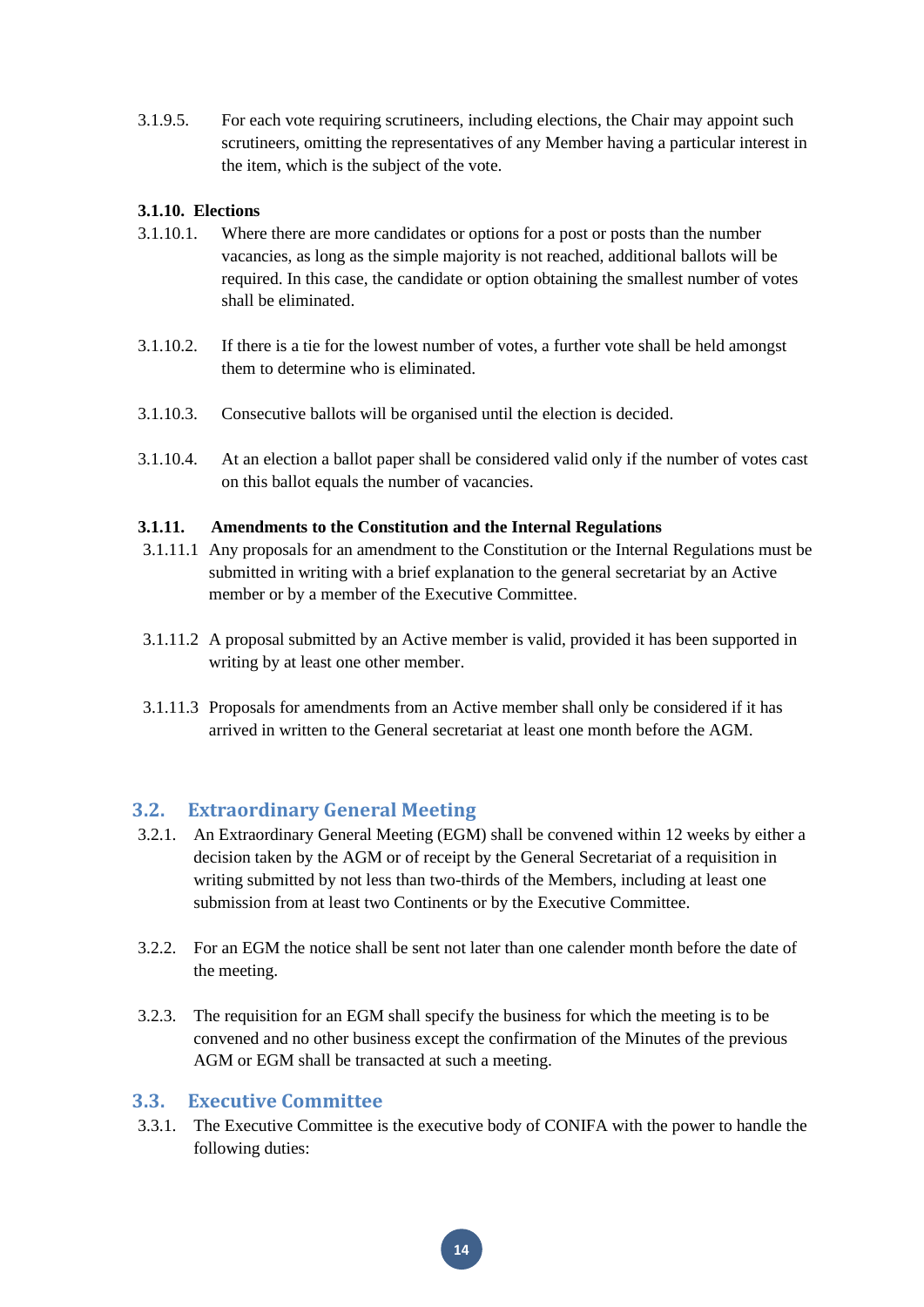- 3.3.1.1. To appoint the bank accounts of CONIFA and the persons with signature on them.
- 3.3.1.2. To approve the remuneration of the President, the Vice-Presidents, the General Secretary; Continental Presidents and all other elected Members of the Executive Committee, if applicable..
- 3.3.1.3. To review all applications for new membership, approve or reject them temporarily until the next AGM as detailed in Article 2, and make recommendations on acceptance to the AGM.
- 3.3.1.4. To submit propositions and resolutions to the AGM.
- 3.3.1.5. To define the use of the CONIFA name and logo.
- 3.3.1.6. To award the host of the World Football Cup and all other global and continental events under the auspices of CONIFA.
- 3.3.1.7. To form committees, appoint Chairs for such committees and delegate any of its powers to such committees.
- 3.3.1.8. To deal with all other current or urgent business and to assume all responsibilities which are not expressly attributed to another body within CONIFA.
- 3.3.2. The Executive Committee shall consist of the President, the two Vice-Presidents, the General Secretary, six Continental Presidents and two to eight Executive Committee Members.
- 3.3.3. The Executive Committee shall meet in person or virtually at least once every three months and otherwise when convened by the President.

#### **3.3.4. Vacancies at the Executive Committee**

- 3.3.5. If the President resigns or is unable to continue in office, he or she shall be replaced by the first Vice-President; if, additionally, the first Vice-President resigns or is unable to continue in office, he or she shall be replaced by the second Vice-President.
- 3.3.6. A vacancy arising in the post of a Vice-President shall be filled by an interim Vice-President nominated by the Executive Committee.
- 3.3.7. If the General Secretary resigns or is unable to continue in office, the post of General Secretary shall be filled by an Interim General Secretary nominated by the Executive Committee.

#### **3.3.8. Commissions and Committees**

3.3.8.1. The Executive Committee may appoint commissions, working groups or panels as may be needed from time to time and select one of its members as the Chair of such committees.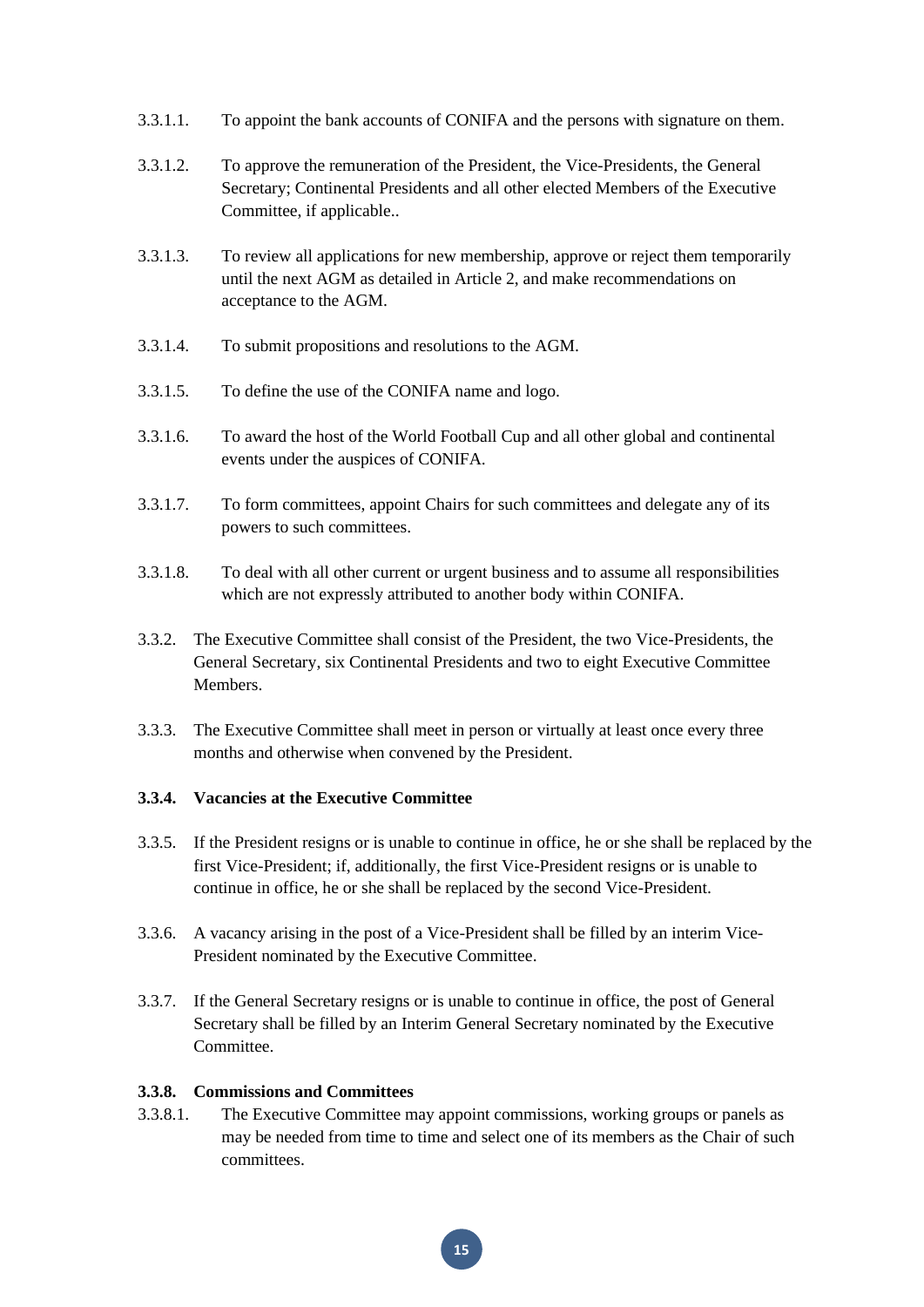## **3.3.9. Eligibility for Office**

- 3.3.9.1. Nominations for President, Vice-Presidents, General Secretary and other Executive Committee members may be made by any Active Confederation or Active Associated member of CONIFA. A member of the Executive Committee or the Executive Committee itself has the right to nominate people for positions mentioned above.
- 3.3.9.2. Nomination for Continental Presidency can only be done by an Active Member representing the specific Continent. If there´s no nominations available from the specific Continent, the Executive Committee has the right to nominate a Continental President.
- 3.3.9.3. No one shall be nominated for more than one post of the Executive Committee.

# **3.3.10. Conflict of Interest**

3.3.10.1. Members of any CONIFA decision-making body shall avoid any situation that could lead to conflict of interest or perceived conflict of interest. Any actual, perceived or potential conflict of interest must be declared and action taken by the individual to remove him/herself from the situation where a conflict may arise. It is the personal responsibility of each person to avoid any case of conflict of interest.

# <span id="page-16-0"></span>**3.4. Presidential Office**

## **3.4.1. Members:**

- 3.4.1.1. The Presidential Office shall consist of the CONIFA President and two Vice-Presidents.
- 3.4.1.2. The President shall be directly elected by the AGM by simple majority and stay in office for four years. The President is eligible for re-election.
- 3.4.1.3. The two Vice-Presidents shall be directly elected by the AGM by simply majority and stay in office for three years. Both Vice-Presidents shall be eligible for re-election.
- 3.4.1.4. The President shall define, which Vice-President serves as his first Deputy and which Vice-President serves as his second Deputy, whenever at least one new Vice-President is elected.

#### **3.4.2. Responsibilities:**

- 3.4.2.1. The President is the lead representative of CONIFA.
- 3.4.2.2. The President shall lead the work of the Executive Committee including ensuring that the Executive Committee is organized properly, functions effectively, acts within its powers and meets its obligations and responsibilities.
- 3.4.2.3. The Presidential Office shall supervise the work of the General Secretariat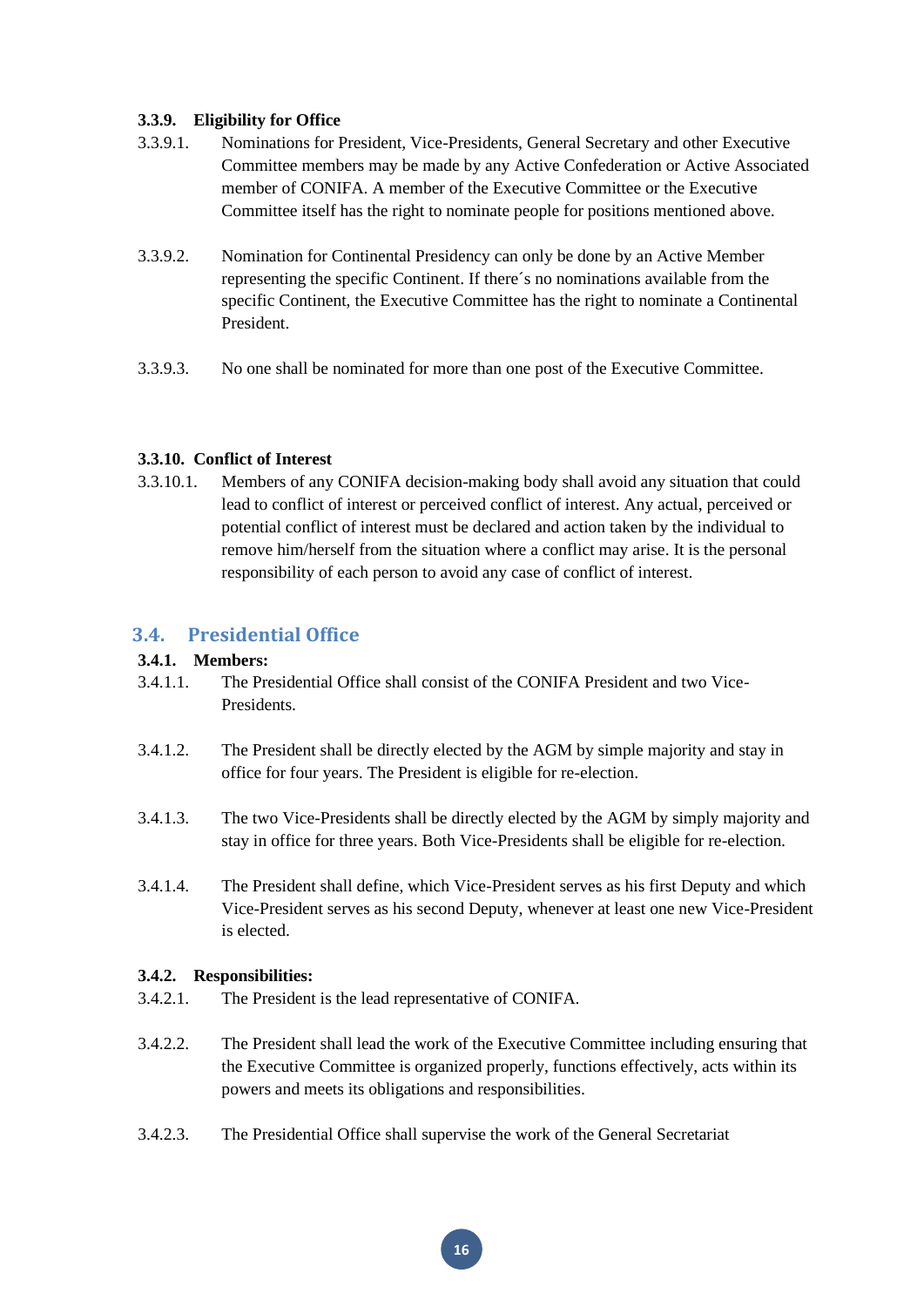- 3.4.2.4. The President organises and presides all Executive Committee meetings.
- 3.4.2.5. The President has the right to open every AGM and EGM with a personal address to the participants.
- 3.4.2.6. The President shall only authorise transactions exceeding 1500 euro, and sign any documentation, on behalf of CONIFA together with at least one person from the General Secretariat or the Presidential Office or by a decision from the Executive **Committee**
- 3.4.2.7. If no Financial Director are appointed by the AGM, Day-to day management of CONIFA up to 1500 euro per transaction shall be conferred on the President of the Executive Committee or on a member of the Executive Committee given written delegation for this purpose.
- 3.4.3. If the President is absent, unavailable or not able to carry out his work, the Vice-President appointed as his Deputy will act as Interim President until:
- 3.4.3.1. The President returns to office, in which case the original hierarchy will be reinstated.
- 3.4.3.2. The next AGM or EGM elects a new President.
- 3.4.4. If the President and his appointed Vice-President are absent, unavailable, or not able to carry out their work, the other Vice-President shall act as Interim President until:
- 3.4.4.1. The President returns to office, in which case the then Interim President becomes Deputy Vice-President, while the President is reinstated in his original role.
- 3.4.4.2. The appointed Deputy Vice-President returns to office, in which case he shall become Interim President and the other Vice-President his Deputy.
- 3.4.4.3. Both, the President and Deputy Vice-President return to office, in which case the original hierarchy shall be reinstated.
- 3.4.5. If all three members of the Presidential Office are absent, unavailable or not able to carry out their work anymore, the General Secretariat shall propose three candidates to fill the vacancies and ask the Executive Committee to confirm them to become Interim President.
- 3.4.5.1. Should the Executive Committee not confirm the proposed candidates of the General Secretariat, the Executive Committee shall call for an Extraordinary General Meeting (EGM) for election of members of the Presidential Office.

# <span id="page-17-0"></span>**3.5. General Secretariat**

## **3.5.1. Members:**

3.5.1.1. The General Secretariat shall consist of the General Secretary and two Executive Committee members.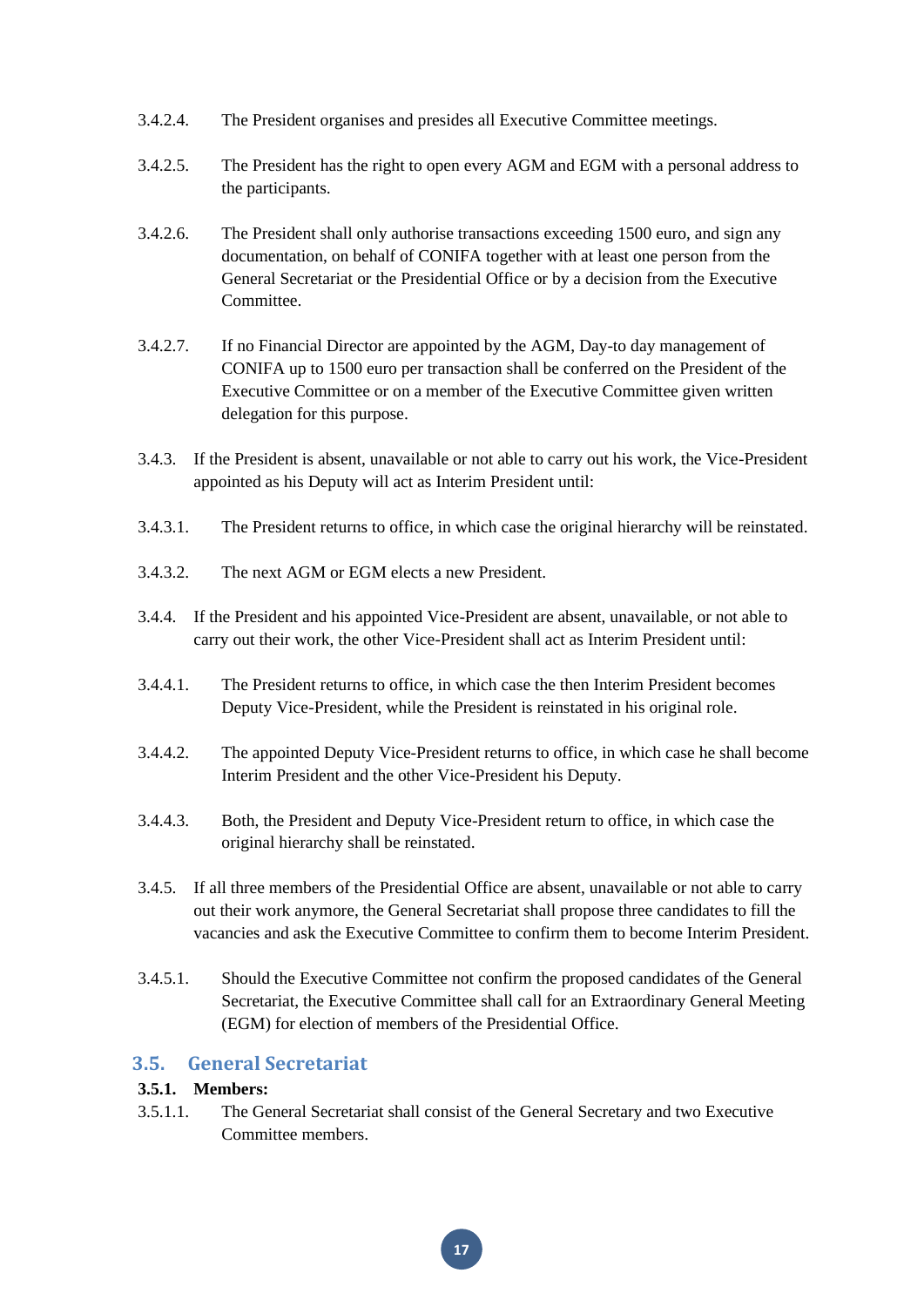- 3.5.1.2. The General Secretary shall be directly elected by the AGM by simple majority and stay in office for three years. The General Secretary is eligible for re-election.
- 3.5.1.3. The General Secretary shall propose two Executive Committee as his first and second Deputy. The proposed candidates and the Presidential Office of CONIFA shall confirm the Deputies.
- 3.5.1.3.1. Should the candidate not confirm his appointment, the General Secretary shall propose a new candidate.
- 3.5.1.3.2. Should the Presidential Office reject a candidate, the General Secretary may either propose a new candidate or request the Executive Committee to vote on the appointment. Should a two-third vote in favour of the appointment, the candidate is appointed with immediate effect. If less, the General Secretary has to propose a new candidate.
- 3.5.1.3.3. The Deputies of the General Secretary shall remain independent Executive Committee members with the full right to form an own Directorate.
- 3.5.1.3.4. The members of the General Secretariat shall not be Continental Presidents to avoid a conflict of interest.

#### **3.5.2. Responsibilities:**

- 3.5.2.1. The General Secretariat is responsible to implement decisions by the AGM, EGM or Executive Committee under the directive of the Presidential Office.
- 3.5.2.2. The General Secretariat shall compile the minutes of all AGMs, EGMs and Meetings of the Executive Committee.
- 3.5.2.3. The General Secretariat shall maintain relations with all Continental Committees.
- 3.5.2.4. The General Secretariat shall keep due records of all activities the Members report to it.
- 3.5.2.5. The General Secretariat shall maintain the membership register, containing all relevant Member data, and shall give Members access to any required information from the register.
- 3.5.3. If the General Secretary is absent, unavailable or not able to carry out his work, his first Deputy shall act as Interim General Secretary until:
- 3.5.3.1. The General Secretary returns to office, in which case the original hierarchy will be reinstated.
- 3.5.3.2. The next AGM or EGM elects a new General Secretary.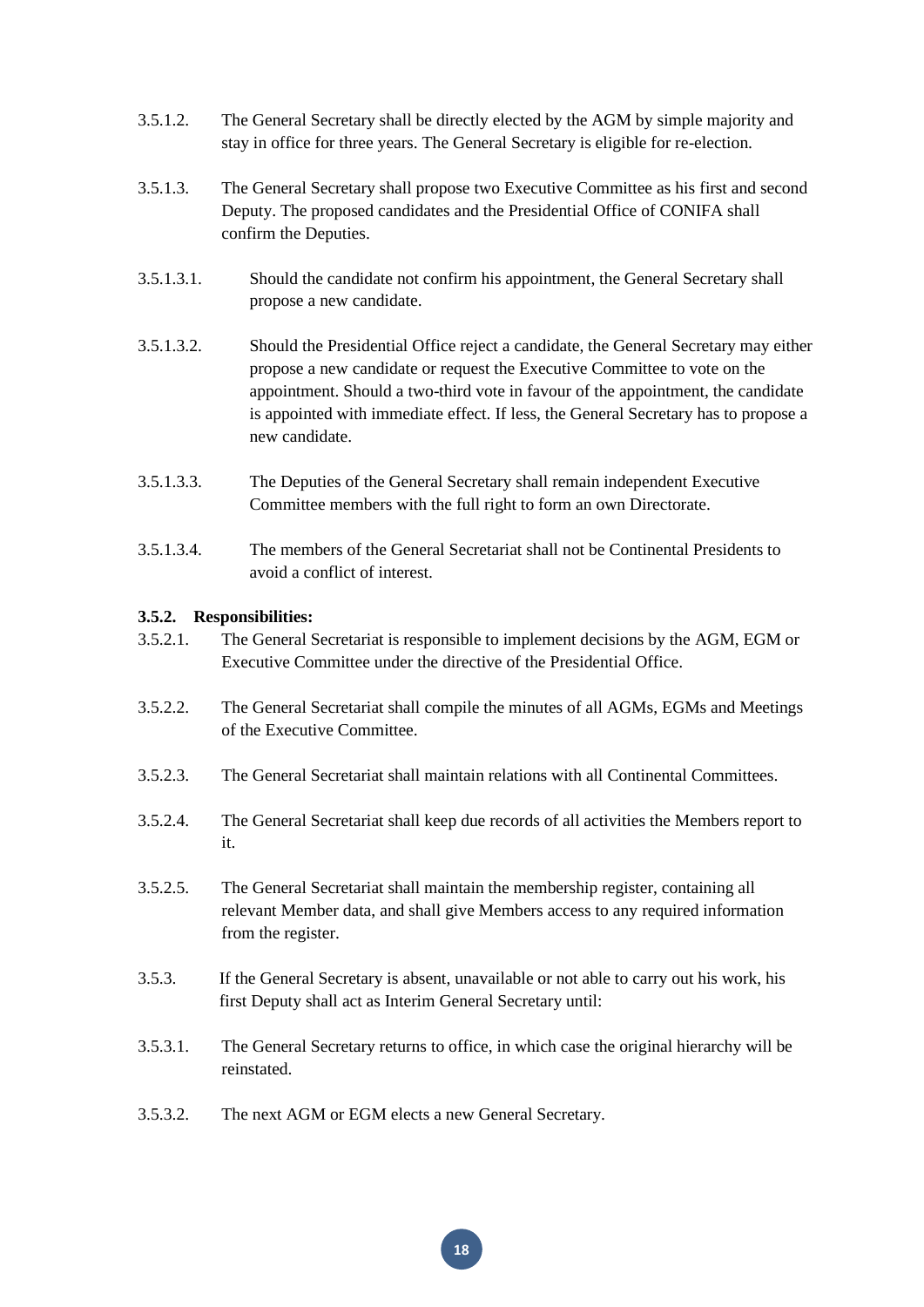- 3.5.4. If the General Secretary and his first Deputy are absent, unavailable, or not able to carry out their work, the second Deputy shall act as Interim General Secretary until:
- 3.5.4.1. The General Secretary returns to office, in which case the then Interim General Secretary becomes first Deputy General Secretary, while the General Secretary is reinstated in his original role.
- 3.5.4.2. The first Deputy General Secretary returns to office, in which case he shall become Interim General Secretary and the second Deputy General Secretary his first and only Deputy.
- 3.5.4.3. Both, the General Secretary and Deputy General Secretary return to office, in which case the original hierarchy shall be reinstated.
- 3.5.5. If all three members of the General Secretariat are absent, unavailable or not able to carry out their work anymore, the Presidential Office shall propose three candidates to fill the vacancies and ask the Executive Committee to confirm them to become Interim General Secretary, first and second Deputy.
- 3.5.5.1. Should the Executive Committee not confirm the proposed candidates of the General Secretariat, the Presidential Office shall make new proposals, until a proposal receives the support of the Executive Committee.

# <span id="page-19-0"></span>**3.6. Continental Committees**

#### **3.6.1. Members:**

- 3.6.1.1. For administrative matters, CONIFA shall be divided into six Continental zones, namely Africa, Asia, Europe, South America, North America and the Caribbean and Oceania.
- 3.6.1.1.1. All Confederation and Association members shall determine in which Continental zone they consider themselves to be.
- 3.6.1.1.2. The Executive Committee shall approve the Continental membership for every Member mentioned in 3.6.1.1.1.; in particular, they might overrule the will of the Member and locate them in a different Continent for administrative reasons, where they deem this to be necessary.
- 3.6.1.2. Every Continental Committee shall be led by an elected Member of the Executive Committee, referred to as Continental President, who shall be appointed by the Annual General Meeting.
- 3.6.1.3. The Continental President shall build an own Committee sufficient to govern all Continental matters autonomously. The members of the Continental Committees are not necessarily Members of the Executive Committee. No Continental Committee shall have more than 16 members, including the Continental President.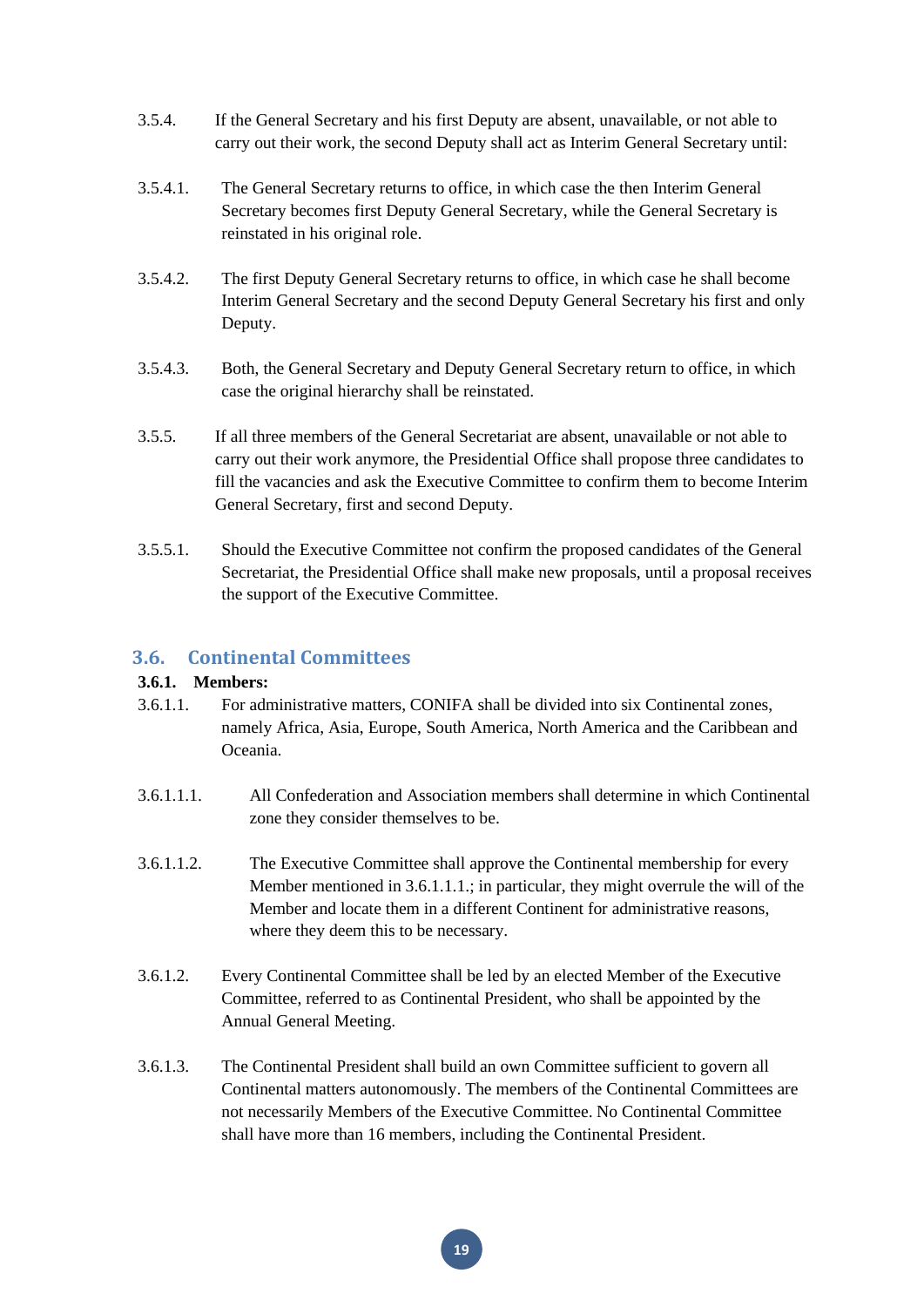# **3.6.2. Responsibilities:**

- 3.6.2.1. As only the Continental Presidents are Members of the CONIFA Executive Committee, they are responsible for the actions of the Continental Committees.
- 3.6.2.2. The Continental Committees shall be entirely autonomous in organizing any Continental events, including but not limited to Continental Championships for men, women, youth players of both genders and disabled players of both ages.
- 3.6.2.2.1. The Continental Committees shall seek official confirmation of a host of any such Continental Event from the Executive Committee. Should the Executive Committee reject any bid for hosting supported by the Continental Committee, the Executive Committee should provide detailed reasoning to allow the Continental Committee and the potential host to strengthen the bid.
- 3.6.2.3. The Continental Committee shall maintain relations with all its Continental Members.
- 3.6.2.4. The Continental Committee shall keep records of all activities the Members report to it.
- 3.6.2.5. The Continental Presidents are responsible to report on actions within their Continent by submitting an informal Report to the Executive Committee at least every three months.
- 3.6.2.6. The Continental President shall ensure that the members of the Continental Committee he presides act in line with the Constitution of CONIFA and, in particular, the Principles of CONIFA.
- 3.6.3. If any of the six Continental Presidential posts are vacant, the Executive Committee shall appoint any Member of the Executive Committee to act as an Interim Continental President until the next AGM.

# <span id="page-20-0"></span>**3.7. Directorates**

- 3.7.1. Every Member of the Executive Committee, except for the President, Vice Presidents, the General Secretary and the Continental Presidents, shall form and preside an own Directorate.
- 3.7.2. The Executive Committee shall confirm the formation of any Directorate by voting.
- 3.7.3. Potential Directorates can be any of the following, but are not limited to those:
- 3.7.3.1. Financial Directorate
- 3.7.3.2. Cultural Directorate
- 3.7.3.3. Youth Football Directorate
- 3.7.3.4. Women's Football Directorate
- 3.7.3.5. Futsal Directorate
- 3.7.3.6. Disabled Football Directorate
- 3.7.3.7. Media Directorate
- 3.7.3.8. Legal Directorate
- 3.7.3.9. Member Associations Directorate

**20**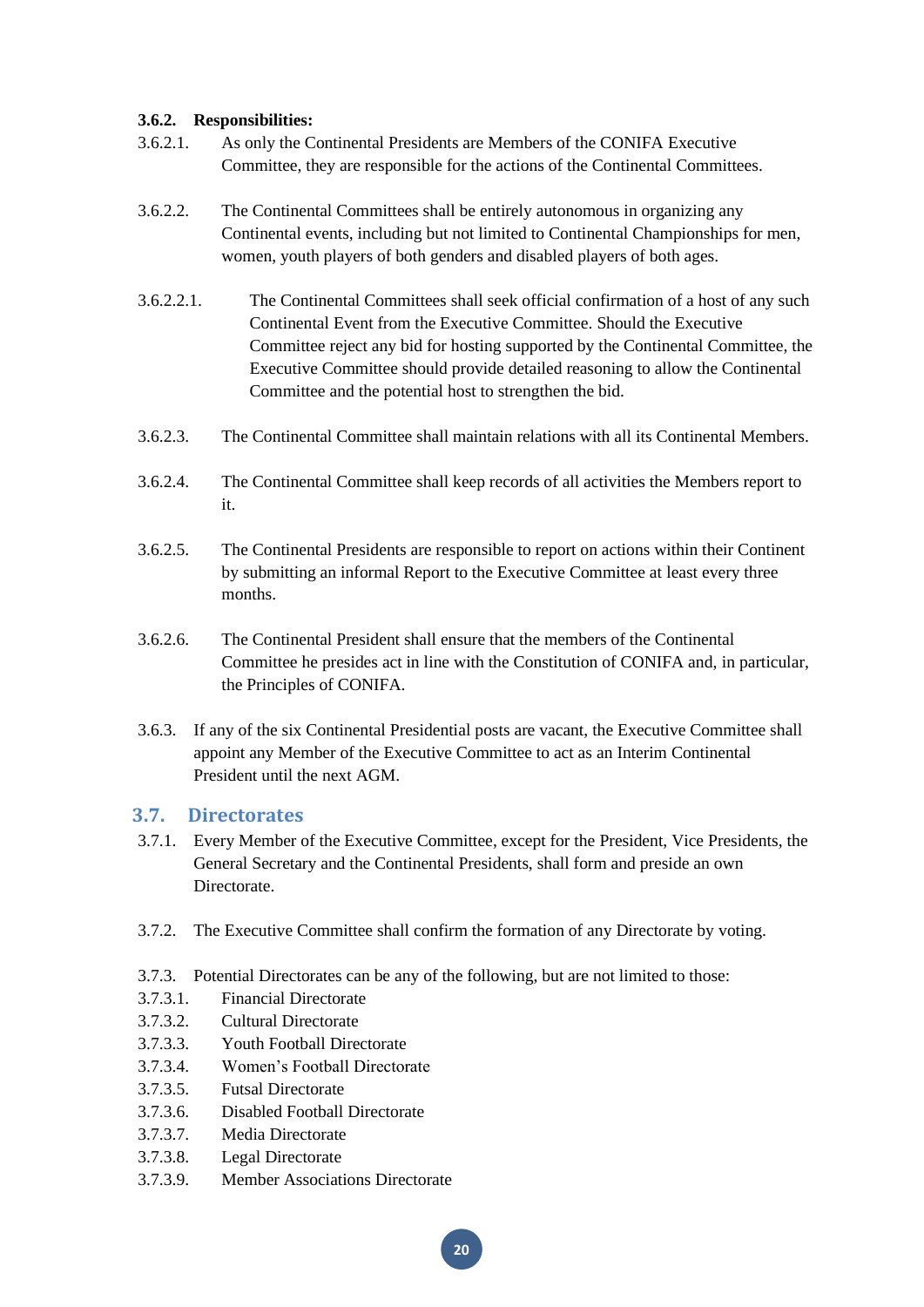- 3.7.3.10. Referee Directorate
- 3.7.3.11. Commercial Directorate
- 3.7.3.12. Public Engagement Directorate
- 3.7.3.13. Event Management Directorate

## **3.7.4. Members:**

- 3.7.4.1. Every Directorate shall include one Member of the CONIFA Executive Committee, who presides the Directorate and shall be referred to [Directorate Name] Director.
- 3.7.4.2. The Director shall have the freedom to appoint additional Members of his Directorate, who do not necessarily have to be Members of the CONIFA Executive Committee. No Directorate shall have more than 16 Members, including the Director.

#### **3.7.5. Responsibilities:**

- 3.7.5.1. As only the Directors are Members of the CONIFA Executive Committee, they are responsible for the actions of the Directorates.
- 3.7.5.2. The Directorates shall be entirely autonomous within their fields, unless this Constitution states otherwise.
- 3.7.5.2.1. In particular, all Directorates shall seek confirmation of the Executive Committee for any financial transactions and any official statements or communication in the name of CONIFA, which has to be signed off by the President if the transaction is less than 1500 euro and if it exceeds 1500 euro, the President a member of the Presidential Office or the General Secretariat, if no Financial Director are appointed by the AGM.
- 3.7.5.3. The Directors are responsible to report on actions within their field by submitting an informal report to the Executive Committee at least every three months.
- 3.7.5.4. The Directors shall ensure that the members of Directorates he presides act in line with the Constitution of CONIFA and, in particular, the Principles of CONIFA.

# <span id="page-21-0"></span>**4. Financial Provisions**

# <span id="page-21-1"></span>**4.1 Accounts**

- 4.1.1 The financial year of CONIFA shall be from  $1<sup>st</sup>$  January to  $31<sup>st</sup>$  of December.
- 4.1.2 The Financial Director shall ensure that an annual statement of accounts be prepared and that a yearly report of income and expenditure be presented.
- 4.1.3 The bank accounts of CONIFA shall be held at banks appointed by resolution of the Executive Committee.
- 4.1.4 The power of signature on the CONIFA bank accounts should be restricted to the members of the Presidential office or by written resolution, the Financial Director of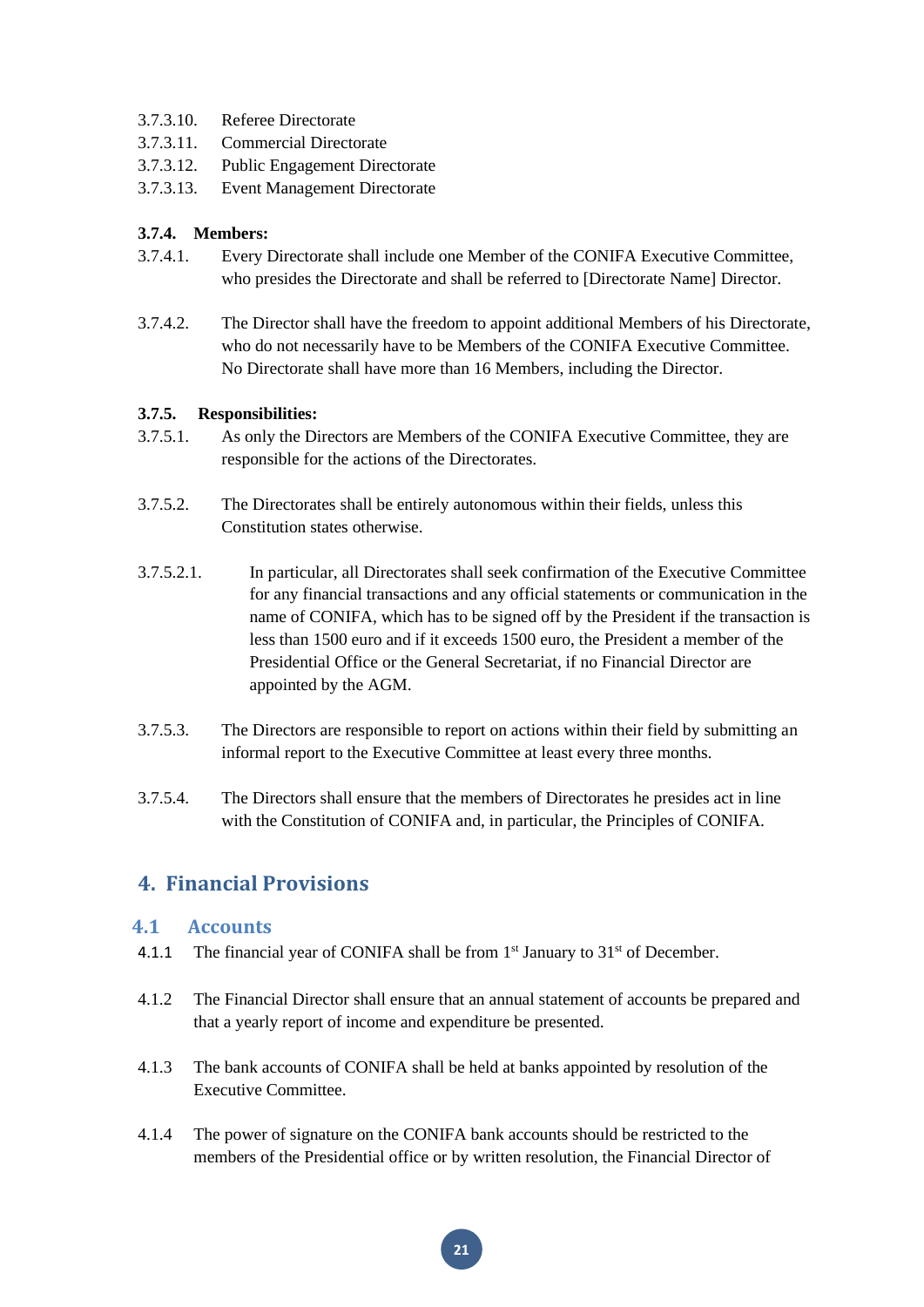#### **CONIFA**

- 4.1.5 If no Financial Director are in place the President serve in his/her place.
- 4.1.6 In a minimum, quarterly or by request, the Financial Director shall present a report of incomes and expenditure to the Executive Committee for full transparency.

# <span id="page-22-0"></span>**4.2 Trustees**

- 4.2.1 The Executive Committee members shall be Trustees for the purpose of purchasing, selling, leasing or otherwise dealing with any freehold or leasehold property or other assets required by the AGM or the Executive Committee for the purposes of CONIFA.
- 4.2.2 The Trustees shall be authorities to use funds of CONIFA in the purchase of such property and assets and shall stand possessed thereof and of the proceeds of sale thereof upon trust for CONIFA in such manner as the Executive Committee may from time to time direct.
- 4.2.3 The Trustees shall comply with any laws, statutes and requirements of the countries in which such trust property may be situated which relate to the purchase, sale and management of such property and the duties of Trustees in connection herewith.
- 4.2.4 The Trustees and their estates and effects shall be fully indemnified by CONIFA against all personal risk and expense arising as a result of their appointment as Trustees.
- 4.2.5 The Trustees shall cease to act in such capacity upon ceasing to hold office as Executive Committee members.
- 4.2.6 A Minute signed by the President and the General Secretary shall be conclusive evidence of a decision of any CONIFA body.

# <span id="page-22-1"></span>**4.3 Subscriptions**

- 4.3.1 Each Member shall pay an annual membership subscription fee of an amount decided upon by the latest AGM.
- 4.3.2 Membership subscriptions fees are due on 1<sup>st</sup> of January.
- 4.3.3 The Executive Committee has the power to waive the annual subscription of a Member, if a written request from the respective member was submitted to the General Secretariat.
- 4.3.4 Any Member that is admitted within a calendar year is considered active and will not be invoiced for the remaining part of that year.
- 4.3.5 The subscription shall be divided 50/50 between the Executive Committee who administrates the global platform and the Continental Committee who are responsible for the Continental operations.

**22**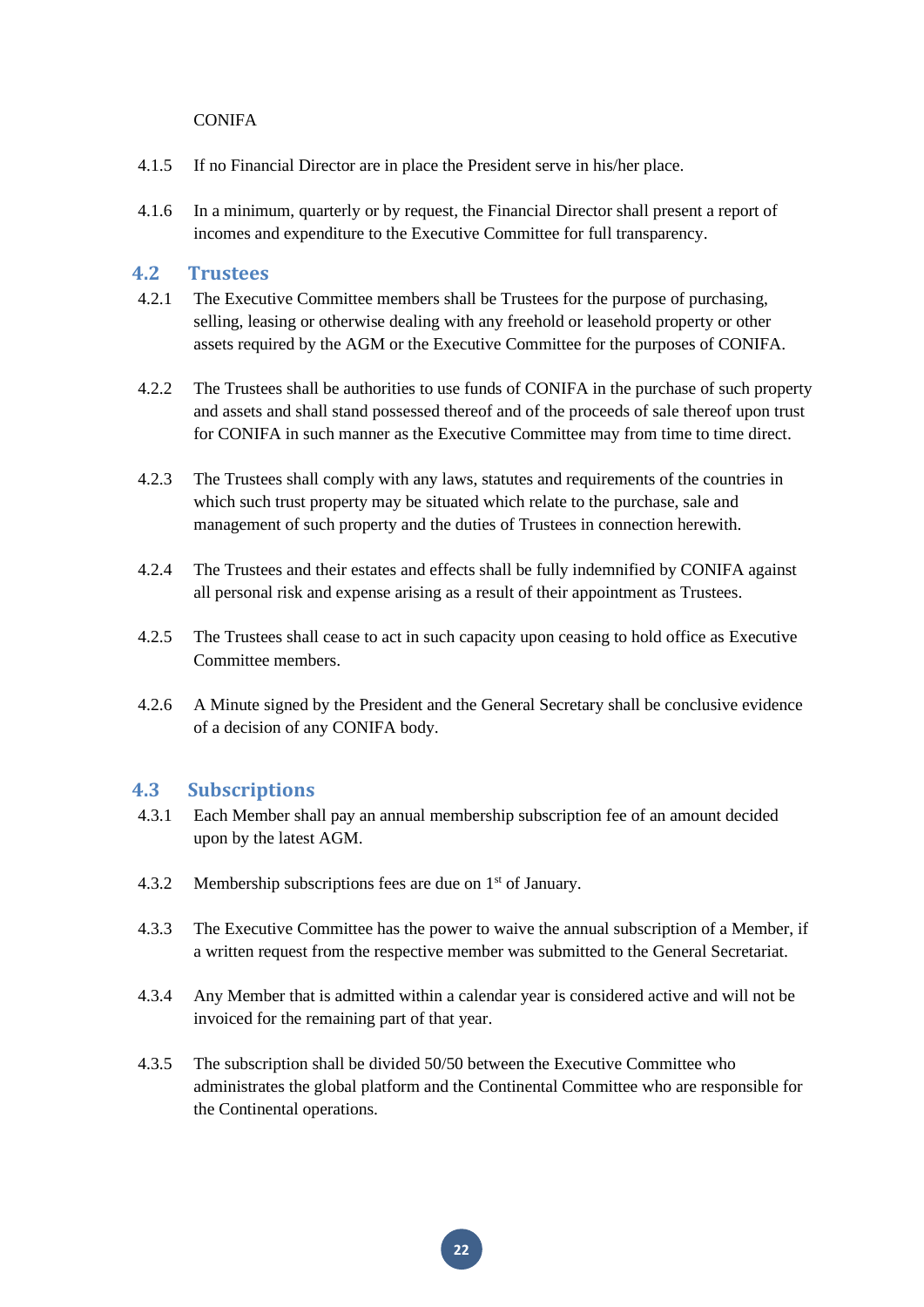# <span id="page-23-0"></span>**5. Judicial Provisions**

# <span id="page-23-1"></span>**5.1 Judicial Bodies of CONIFA**

- 5.1.1. The following bodies of CONIFA have judicial powers:
- 5.1.1.1. The AGM and the EGM.
- 5.1.1.2. The Executive Committee.
- 5.1.1.3. The Disciplinary Panels appointed by the Executive Committee for CONIFA events.
- 5.1.1.4. The Power of Signature for the organisation holds by the elected Global President or by delegation given by the Executive Committee.

# <span id="page-23-2"></span>**5.2 Procedural Rules applicable to the judicial bodies of CONIFA**

- 5.2.1 The judicial bodies of CONIFA shall provide fair procedures to all parties involved and shall respect their fundamental rights. They recognize in particular:
- 5.2.1.1 That any person acting with CONIFA will not participate in any interaction which could influence an outcome or decision relative to any specific matter if the person has a conflict of interest according to the defined Conflict of Interest policy.
- 5.2.1.2 The right of the person or Member charged to know what he/she/it is charged with and to examine his/her/its file.
- 5.2.1.3 The right to know the penalties which might be imposed.
- 5.2.1.4 The right to be heard, to present a defence, to produce evidence and to be assisted by counsel at their own expense.
- 5.2.1.5 The right to present an appeal to any judicial decision in CONIFA.

# <span id="page-23-3"></span>**5.3 Jurisdiction of Associations**

- 5.3.1 Membership and Representation
- 5.3.1.1 Unless notified of any suspension or expulsion, Association Members shall be entitled to regard any player or organisation linked to their Association in any way as eligible for participation in CONIFA events.
- 5.3.1.2 No Member Association shall make a national of another CONIFA member or an international representative side outside of CONIFA a national of their own Association, unless sanctioned by the Continental Committee
- 5.3.1.3 Any dispute under these regulations shall be refereed to the Executive Committee.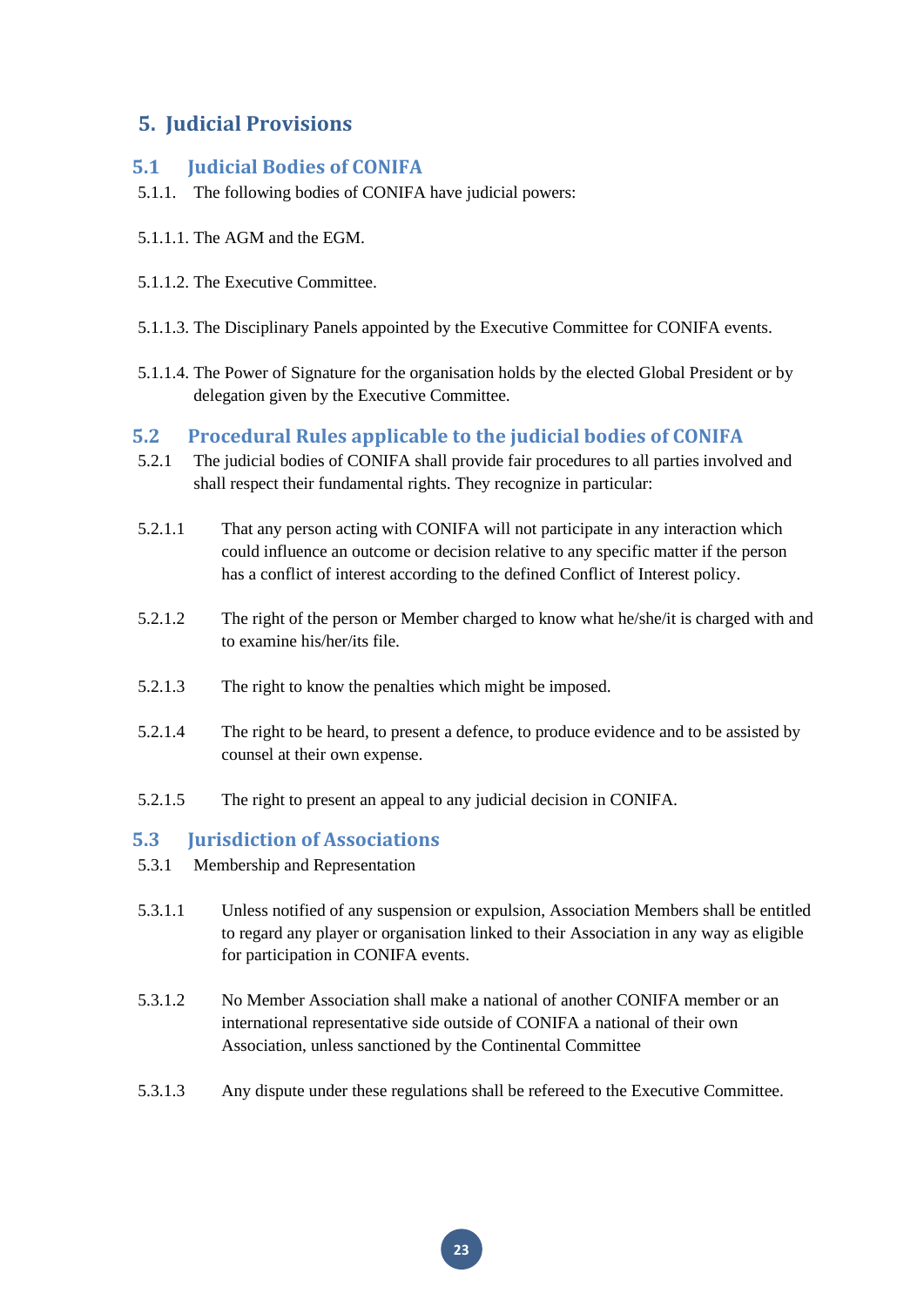# <span id="page-24-0"></span>**5.4 Disciplinary Procedures**

- 5.4.1 The disciplinary procedures to bring forward a complaint or protest against any Member of CONIFA depends on:
- 5.4.1.1 The Body of CONIFA or the form of Membership of the Member the protest or complaint alleges.
- 5.4.1.2 The context of the complaint or protest.

#### **5.4.2 Protest or complaints against a Member of the Presidential Office:**

- 5.4.2.1 Any protests or complaints against a Member of the Presidential Office, regardless of the context, shall be reported to the General Secretariat.
- 5.4.2.1.1 Based on the allegations, the General Secretariat will conduct a full investigation of the case and determine and communicate a time limit for this process. The results of the investigations, which shall include hearings of the defending and the accusing party, shall be summarized in a report. All three Members of the General Secretariat shall sign the final report.
- 5.4.2.1.2 The General Secretary submits the full report to the Executive Committee and shall schedule an Extraordinary Executive Committee meeting to discuss the allegation. The accusing and the defending party shall be invited to this Extraordinary Executive Committee meeting to present their case.
- 5.4.2.1.3 The Extraordinary Executive Committee shall decide upon possible sanctions of the accused Member of the Presidential Office.
- 5.4.2.1.4 The General Secretariat shall inform the accused and accusing parties of the result within seven days in writing.
- **5.4.2.2 Protest or complaints against a Member of the General Secretariat,** regardless of the context, shall be reported to the President of CONIFA.
- 5.4.2.2.1 Based on the allegations, the Presidential Office will conduct a full investigation of the case and determine and communicate a time limit for this process. The results of the investigations, which shall include hearings of the defending and the accusing party, shall be summarized in a report. All three Members of the Presidential Office shall sign the final report.
- 5.4.2.2.2 The President submits the full report to the Executive Committee and shall schedule an Extraordinary Executive Committee meeting to discuss the allegation. The accusing and the accused parties shall be invited to this Extraordinary Executive Committee meeting to present their case.
- 5.4.2.2.3 The Extraordinary Executive Committee shall decide upon possible sanctions of the accused Member of the General Secretariat.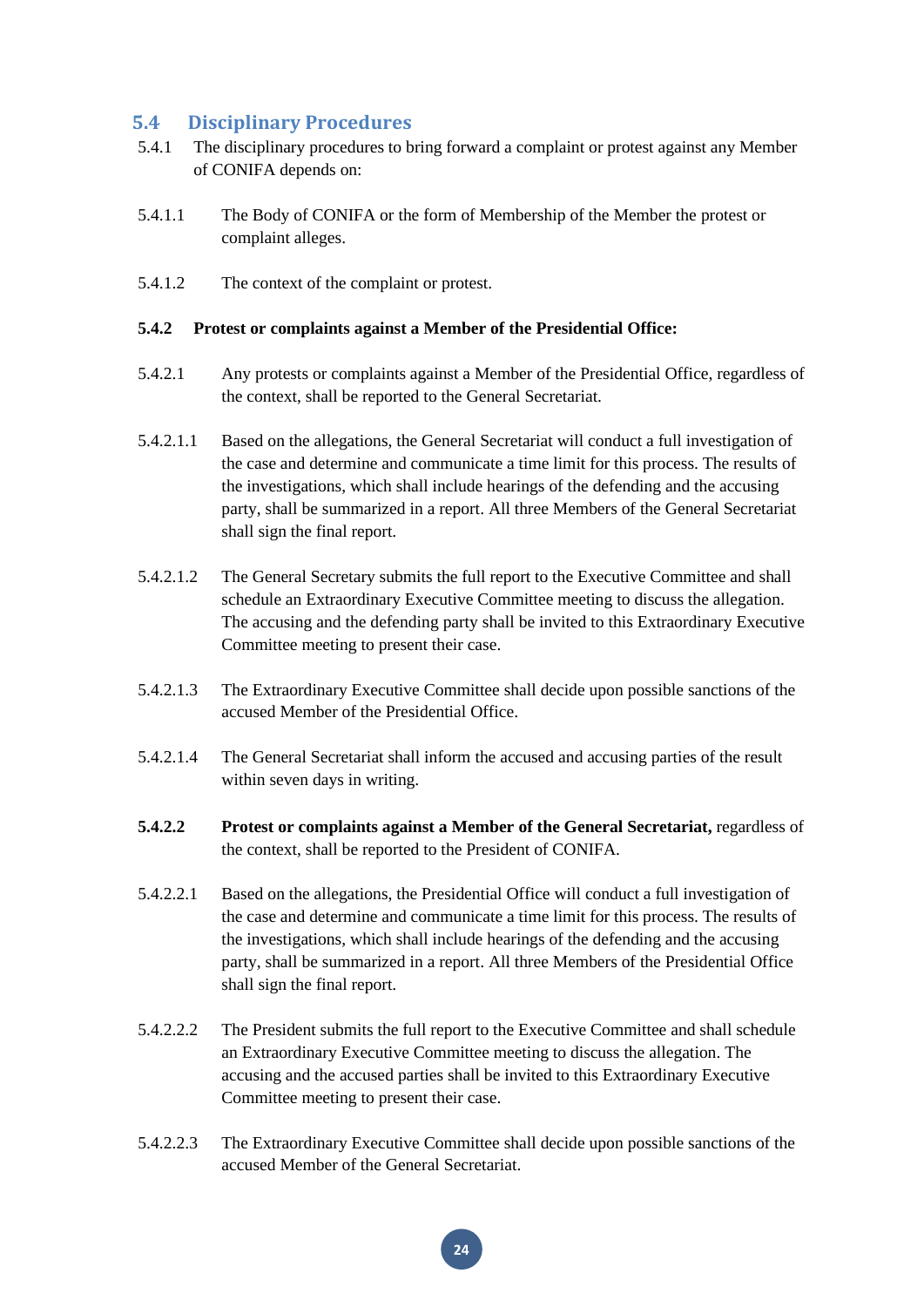- 5.4.2.2.4 The Presidential Office shall inform the accused and accusing parties of the result within seven days in writing.
- 5.4.2.3 **Any protests or complaints against any Continental President, any Director or Member of any Continental Committee or Directorate** shall be reported to the General Secretariat of CONIFA.
- 5.4.2.3.1 Based on the allegations, the General Secretariat will conduct a full investigation of the case and determine and communicate a time limit for this process. The results of the investigations, which shall include hearings of the defending and the accusing party, shall be summarized in a report. The President and the General Secretary shall sign the final report.
- 5.4.2.3.2 The General Secretary submits the full report to the Executive Committee and shall request the President to schedule an Extraordinary Executive Committee meeting to discuss the allegation. The accusing and the accused parties shall be invited to this Extraordinary Executive Committee meeting to present their case; uninvolved remaining Members of concerned Continental Committees or Directorates shall not be invited.
- 5.4.2.3.3 The Extraordinary Executive Committee shall decide upon possible sanctions of the accused Continental President, Director or Member of any Continental Committee or Directorate.
- 5.4.2.4 The General Secretariat shall inform the accused and accusing parties of the result within seven days in writing.
- 5.4.3 Complaints or protests against any Member of CONIFA or Body of CONIFA that is connected to a specific event shall be reported in accordance with the Disciplinary Guidelines of the concerned Event, which have to be predefined and signed off by all participants of the Event.
- 5.4.3.1 **Complaints or protests against a Confederation, Association or Honorary Member** not related to any specific event under the auspices of CONIFA shall be reported to the General Secretariat.
- 5.4.3.1.1 Based on the allegations, the General Secretariat will conduct a full investigation of the case and determine and communicate a time limit for this process. The results of the investigations, which shall include hearings of the defending and the accusing party, shall be summarized in a report. The President and the General Secretary shall sign the final report.
- 5.4.3.1.2 The General Secretary submits the full report to the Executive Committee and shall request the President to schedule an Extraordinary Executive Committee meeting to discuss the allegation. The accusing and the accused parties shall be invited to this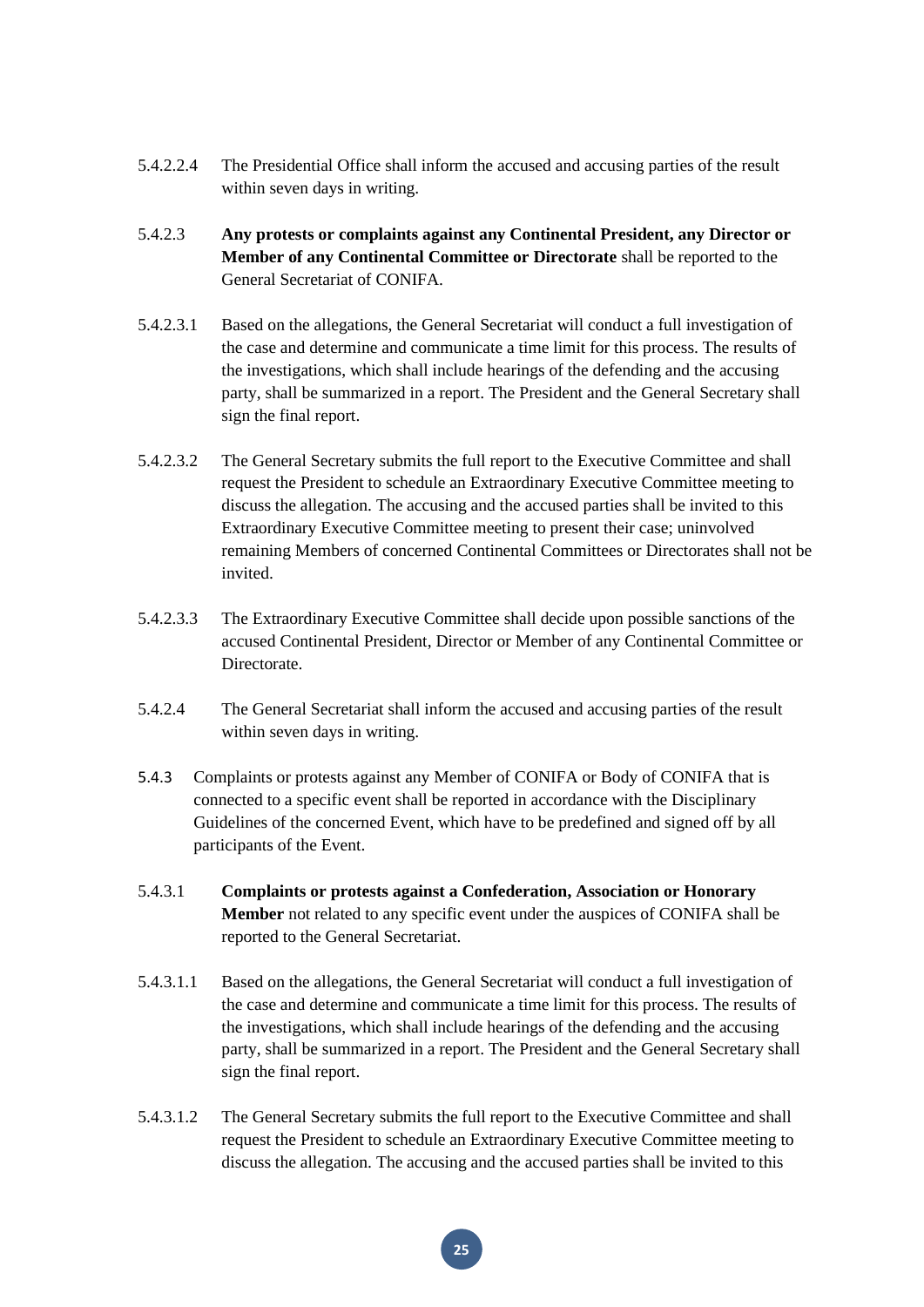Extraordinary Executive Committee meeting to present their case.

5.4.3.1.3 The Extraordinary Executive Committee shall decide upon possible sanctions of the accused Continental President, Director or Member of any Continental Committee or **Directorate** 

#### **Possible sanctions include, but shall not be limited to:**

- 5.4.3.1.3.1 Expulsion and ban from participating in any events under the auspices of **CONIFA**
- 5.4.3.1.3.2 Expulsion from CONIFA
- 5.4.3.1.3.3 Suspension for a defined period of time
- 5.4.3.1.3.4 Stripping of the right to be re-elected.
- 5.4.3.1.3.5 Retention of reimbursements, if applicable.
- 5.4.3.1.3.6 Public Statement expressing concern or disagreement
- 5.4.3.1.4 The General Secretariat shall inform the accused and accusing parties of the result within seven days in writing.
- 5.4.3.1.4.1 All decisions regarding complaints and protests reported and treated according to 5.4.1. to 5.4.3. is final, binding and cannot be challenged or be protested against.
- 5.4.3.1.4.2 If significant new evidence occurs, it shall be reported to the right Body, according to 5.4.2.1.,5.4.2.2. or 5.4.2.3., immediately and complete. The receiver of the new evidence has the sole discretion to decide whether such new evidence would have an impact on the outcome of a renewed decision-taking process.
- 5.4.3.1.4.3 If that is the case, the receiving party of the new evidence shall immediately make all Members of the Executive Committee aware that new evidence was presented and shall re-start the procedure described in 5.4.2.1.1. – 5.4.2.1.4.; 5.4.3.1.1. – 5.4.3.1.4. or 5.4.3.1.1. – 5.4.3.1.4. respectively.

# <span id="page-26-0"></span>**6. Final Provisions**

# <span id="page-26-1"></span>**6.1. Dissolution**

- 6.1.1 CONIFA shall not be dissolved other than at an EGM specially convened for the purpose and a three-quarter of the votes are in favour of a dissolution. At least 75% of the Active members has to be present at the EGM, either by delegates or by written proxy to make any decision valid.
- 6.1.2 The balance of funds in hand at the time of dissolution shall be divided equally among all active Confederation and active Association Members at the time.